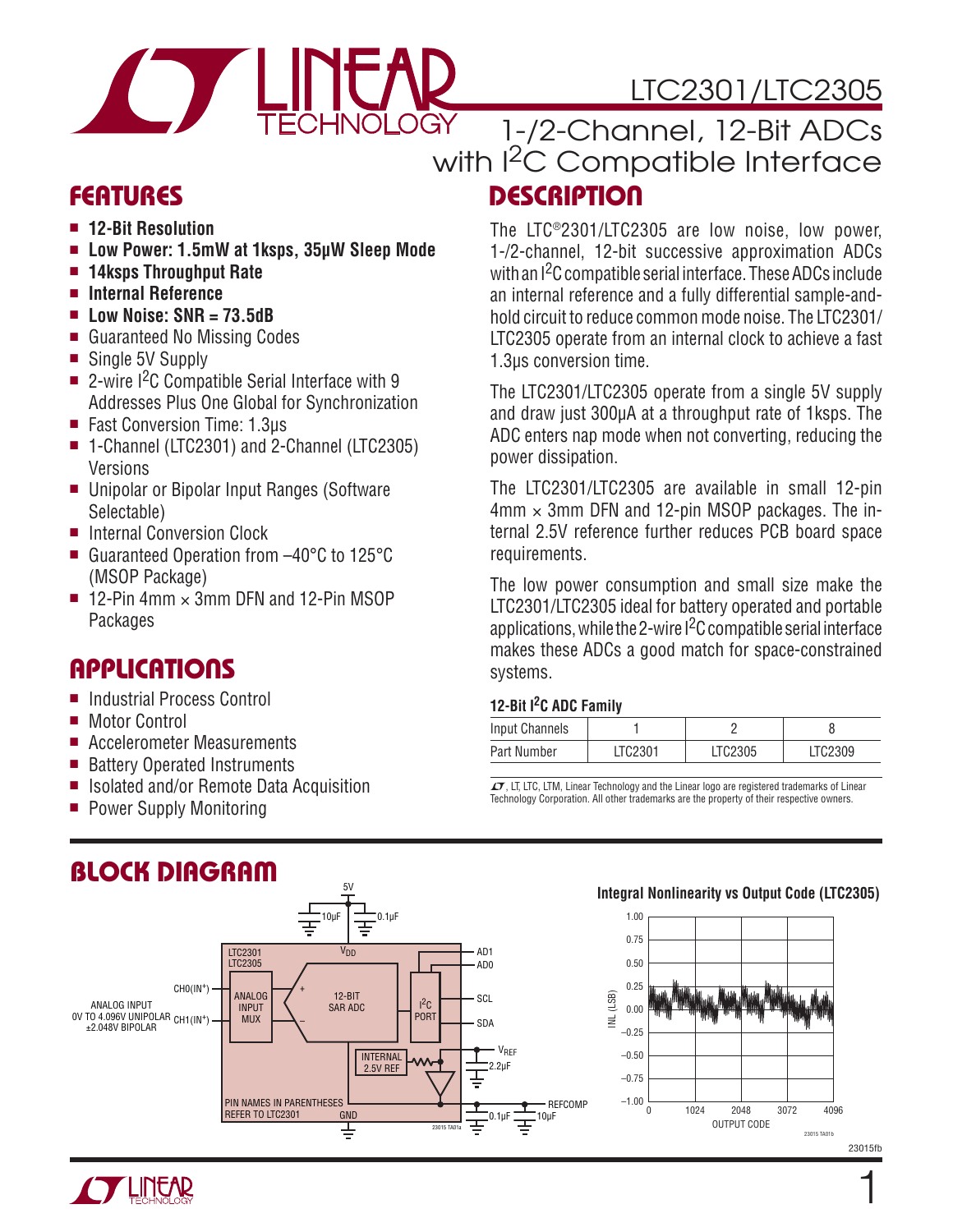### **ABSOLUTE MAXIMUM RATINGS (Notes 1, 2)**

| <b>Operating Temperature Range</b>        |  |
|-------------------------------------------|--|
|                                           |  |
|                                           |  |
| LTC2301H/LTC2305H (Note 13)-40°C to 125°C |  |
|                                           |  |

# **PIN CONFIGURATION**



# **ORDER INFORMATION**

| <b>LEAD FREE FINISH</b> | <b>TAPE AND REEL</b> | <b>PART MARKING*</b> | <b>PACKAGE DESCRIPTION</b>      | <b>TEMPERATURE RANGE</b>            |
|-------------------------|----------------------|----------------------|---------------------------------|-------------------------------------|
| LTC2301CDE#PBF          | LTC2301CDE#TRPBF     | 2301                 | 12-Lead (3mm × 4mm) Plastic DFN | 0°C to 70°C                         |
| LTC2301IDE#PBF          | LTC2301IDE#TRPBF     | 2301                 | 12-Lead (3mm × 4mm) Plastic DFN | $-40^{\circ}$ C to 85°C             |
| LTC2305CDE#PBF          | LTC2305CDE#TRPBF     | 2305                 | 12-Lead (3mm × 4mm) Plastic DFN | $0^{\circ}$ C to 70 $^{\circ}$ C    |
| LTC2305IDE#PBF          | LTC2305IDE#TRPBF     | 2305                 | 12-Lead (3mm × 4mm) Plastic DFN | $-40^{\circ}$ C to 85 $^{\circ}$ C  |
| LTC2301CMS#PBF          | LTC2301CMS#TRPBF     | 2301                 | 12-Lead Plastic MSOP            | $0^{\circ}$ C to $70^{\circ}$ C     |
| LTC2301IMS#PBF          | LTC2301IMS#TRPBF     | 2301                 | 12-Lead Plastic MSOP            | $-40^{\circ}$ C to 85 $^{\circ}$ C  |
| LTC2301HMS#PBF          | LTC2301HMS#TRPBF     | 2301                 | 12-Lead Plastic MSOP            | $-40^{\circ}$ C to 125 $^{\circ}$ C |
| LTC2305CMS#PBF          | LTC2305CMS#TRPBF     | 2305                 | 12-Lead Plastic MSOP            | 0°C to 70°C                         |

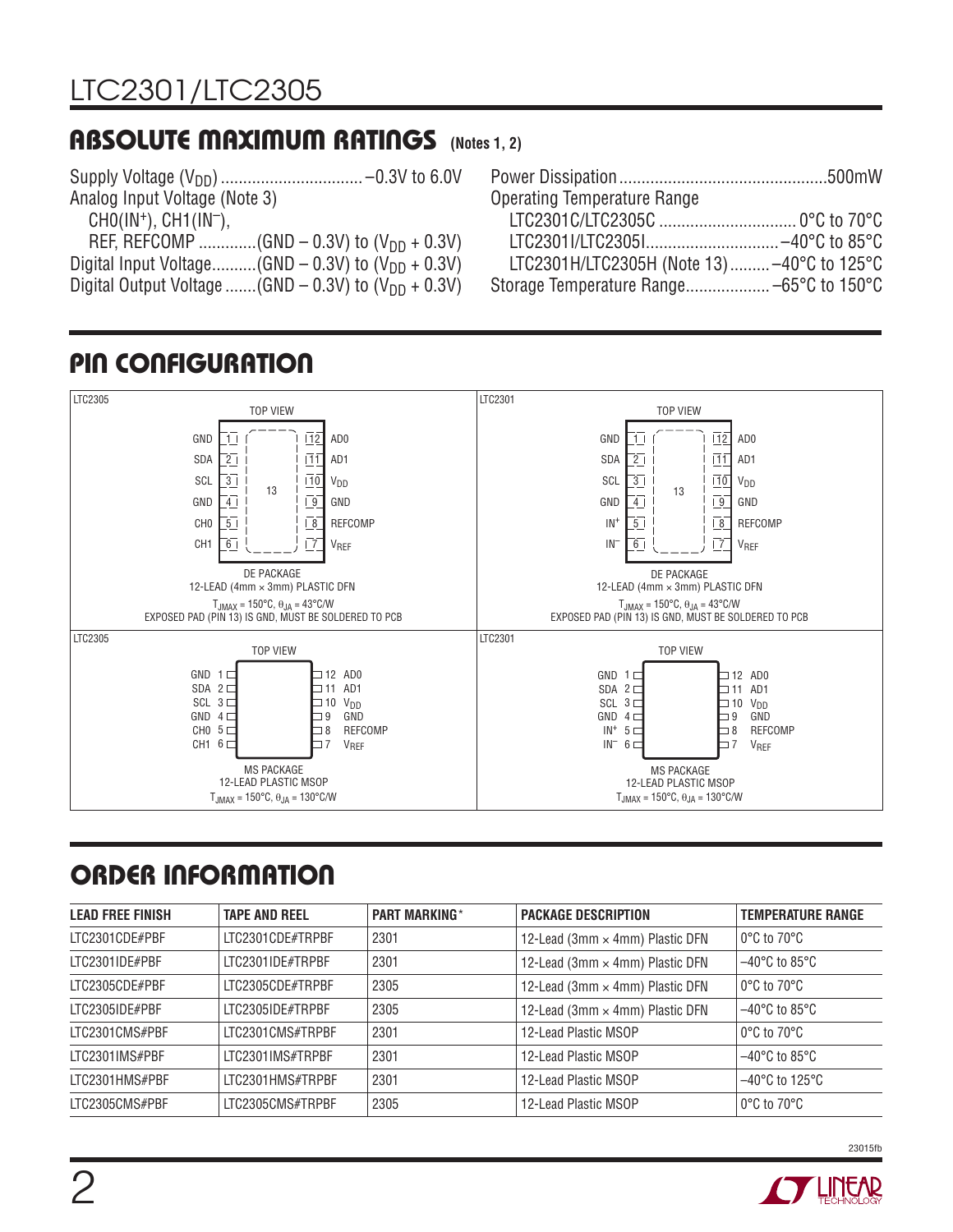### **ORDER INFORMATION**

| <b>LEAD FREE FINISH</b> | <b>TAPE AND REEL</b> | <b>PART MARKING*</b> | <b>PACKAGE DESCRIPTION</b> | <b>TEMPERATURE RANGE</b>            |
|-------------------------|----------------------|----------------------|----------------------------|-------------------------------------|
| LTC2305IMS#PBF          | LTC2305IMS#TRPBF     | 2305                 | 12-Lead Plastic MSOP       | $-40^{\circ}$ C to 85°C             |
| LTC2305HMS#PBF          | LTC2305HMS#TRPBF     | 2305                 | 12-Lead Plastic MSOP       | $-40^{\circ}$ C to 125 $^{\circ}$ C |

Consult LTC Marketing for parts specified with wider operating temperature ranges. \*The temperature grade is identified by a label on the shipping container. Consult LTC Marketing for information on non-standard lead based finish parts.

For more information on lead free part marking, go to: http://www.linear.com/leadfree/

For more information on tape and reel specifications, go to: http://www.linear.com/tapeandreel/

### **CONVERTER AND MULTIPLEXER CHARACTERISTICS**

The  $\bullet$  denotes the specifications which apply over the full operating temperature range, otherwise specifications are at T<sub>A</sub> = 25°C. (Note 4)

| <b>PARAMETER</b>                          | <b>CONDITIONS</b>                                          |   | <b>MIN</b> | <b>TYP</b>   | <b>MAX</b> | <b>UNITS</b>             |
|-------------------------------------------|------------------------------------------------------------|---|------------|--------------|------------|--------------------------|
| <b>Resolution (No Missing Codes)</b>      |                                                            | O | 12         |              |            | <b>Bits</b>              |
| <b>Integral Linearity Error</b>           | (Note 5)                                                   | O |            | ±0.4         | ±1         | <b>LSB</b>               |
| <b>Differential Linearity Error</b>       |                                                            |   |            | ±0.3         | ±1         | <b>LSB</b>               |
| <b>Bipolar Zero Error</b>                 | (Note 6)                                                   |   |            | ±0.5         | ±8         | <b>LSB</b>               |
| Bipolar Zero Error Drift                  |                                                            |   |            | 0.002        |            | LSB/°C                   |
| Unipolar Zero Error                       | (Note 6)                                                   |   |            | ±0.7         | ±6         | <b>LSB</b>               |
| Unipolar Zero Error Drift                 |                                                            |   |            | 0.002        |            | LSB/°C                   |
| Unipolar Zero Error Match (LTC2305)       |                                                            |   |            | ±0.1         | ±1         | <b>LSB</b>               |
| <b>Bipolar Full-Scale Error</b>           | External Reference (Note 7)<br>REFCOMP = $4.096V$ (Note 7) |   |            | $+1$<br>±0.9 | ±10<br>±9  | <b>LSB</b><br><b>LSB</b> |
| Bipolar Full-Scale Error Drift            | External Reference                                         |   |            | 0.05         |            | LSB/°C                   |
| Unipolar Full-Scale Error                 | External Reference (Note 7)<br>$REFCOMP = 4.096V (Note 7)$ |   |            | ±0.5<br>±0.7 | ±10<br>±6  | <b>LSB</b><br><b>LSB</b> |
| Unipolar Full-Scale Error Drift           | <b>External Reference</b>                                  |   |            | 0.05         |            | LSB/°C                   |
| Unipolar Full-Scale Error Match (LTC2305) |                                                            |   |            | ±0.1         | ±2         | <b>LSB</b>               |

#### ANALOG INPUT The  $\bullet$  denotes the specifications which apply over the full operating temperature range, otherwise **specifi cations are at TA = 25°C. (Note 4)**

| <b>SYMBOL</b>        | <b>PARAMETER</b>                                  | <b>CONDITIONS</b>                                                               | <b>MIN</b>         | <b>TYP</b>                 | <b>MAX</b>                                   | <b>UNITS</b> |
|----------------------|---------------------------------------------------|---------------------------------------------------------------------------------|--------------------|----------------------------|----------------------------------------------|--------------|
| $V_{IN}+$            | Absolute Input Range (CHO, CH1, IN <sup>+</sup> ) | (Note 8)                                                                        | $-0.05$            |                            | <b>REFCOMP</b>                               | V            |
| $V_{IN}$             | Absolute Input Range (CHO, CH1, IN <sup>-</sup> ) | Unipolar (Note 8)<br>Bipolar (Note 8)                                           | $-0.05$<br>$-0.05$ |                            | $0.25 \cdot$ REFCOMP<br>$0.75 \cdot$ REFCOMP | V<br>V       |
| $V_{IN}$ + $-V_{IN}$ | Input Differential Voltage Range                  | $V_{IN} = V_{IN} + -V_{IN}$ (Unipolar)<br>$V_{IN} = V_{IN} + -V_{IN}$ (Bipolar) |                    | 0 to REFCOMP<br>±REFCOMP/2 |                                              | V<br>V       |
| <sup>I</sup> IN      | Analog Input Leakage Current                      |                                                                                 |                    |                            | ±1                                           | μA           |
| $C_{IN}$             | Analog Input Capacitance                          | Sample Mode<br>Hold Mode                                                        |                    | 55<br>5                    |                                              | рF<br>рF     |
| <b>CMRR</b>          | Input Common Mode Rejection Ratio                 |                                                                                 |                    | 70                         |                                              | dB           |

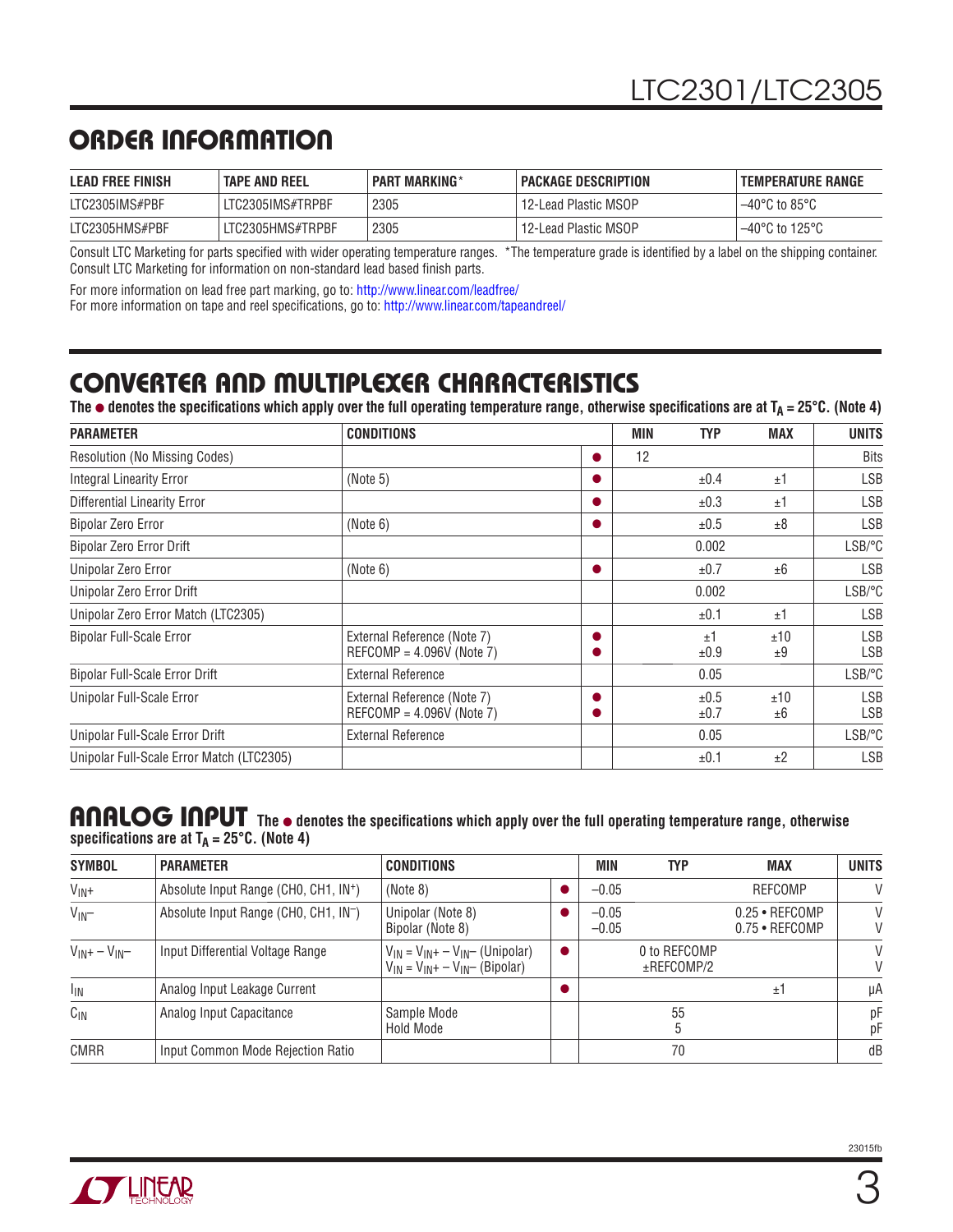**DYNAMIC ACCURACY** The  $\bullet$  denotes the specifications which apply over the full operating temperature range, otherwise specifications are at T<sub>A</sub> = 25°C and A<sub>IN</sub> = –1dBFS. (Notes 4,9)

| <b>SYMBOL</b> | <b>PARAMETER</b>                     | <b>CONDITIONS</b>                  | <b>MIN</b> | <b>TYP</b> | <b>MAX</b> | <b>UNITS</b> |
|---------------|--------------------------------------|------------------------------------|------------|------------|------------|--------------|
| SINAD         | Signal-to-(Noise + Distortion) Ratio | $f_{IN} = 1$ kHz                   | 71         | 73.4       |            | dB           |
| SNR           | Signal-to-Noise Ratio                | $f_{IN} = 1$ kHz                   | 71         | 73.5       |            | dB           |
| THD           | <b>Total Harmonic Distortion</b>     | $f_{IN} = 1$ kHz                   |            | $-91$      | $-77$      | dB           |
| <b>SFDR</b>   | Spurious Free Dynamic Range          | $f_{IN}$ = 1kHz, First 5 Harmonics | 79         | 92         |            | dB           |
|               | Channel-to-Channel Isolation         | $f_{IN} = 1$ kHz                   |            | $-109$     |            | dB           |
|               | <b>Full Linear Bandwidth</b>         | $f_{IN} = 1$ kHz                   |            | 700        |            | kHz          |
|               | -3dB Input Linear Bandwidth          | (Note 10)                          |            | 25         |            | <b>MHz</b>   |
|               | Aperture Delay                       |                                    |            | 13         |            | ns           |
|               | <b>Transient Response</b>            | <b>Full-Scale Step</b>             |            | 240        |            | ns           |

### **INTERNAL REFERENCE CHARACTERISTICS**

The  $\bullet$  denotes the specifications which apply over the full operating temperature range, otherwise specifications are at T<sub>A</sub> = 25°C. (Notes 4)

| <b>PARAMETER</b>                  | CONDITIONS                             |  | MIN   | <b>TYP</b> | MAX       | <b>UNITS</b> |
|-----------------------------------|----------------------------------------|--|-------|------------|-----------|--------------|
| V <sub>REF</sub> Output Voltage   | $I_{OIII} = 0$                         |  | 2.46  | 2.50       | 2.54      | $\mathsf{V}$ |
| V <sub>REF</sub> Output Tempco    | $I_{\text{OUT}} = 0$                   |  |       | ±25        |           | ppm/°C       |
| $V_{\text{RFF}}$ Output Impedance | $-0.1$ mA $\leq$ $I_{OUT} \leq 0.1$ mA |  |       |            | $k\Omega$ |              |
| VREFCOMP Output Voltage           | $I_{\text{OUT}} = 0$                   |  | 4.096 |            |           | $\mathsf{V}$ |
| V <sub>RFF</sub> Line Regulation  | $V_{DD} = 4.75V$ to 5.25V              |  | 0.8   |            |           | mV/V         |

# **I 2C INPUTS AND DIGITAL OUTPUTS**

The  $\bullet$  denotes the specifications which apply over the full operating temperature range, otherwise specifications are at T<sub>A</sub> = 25°C. (Notes 4)

| <b>SYMBOL</b>          | <b>PARAMETER</b>                                                              | <b>CONDITIONS</b>                               |           | <b>MIN</b>     | <b>TYP</b> | <b>MAX</b> | UNITS     |
|------------------------|-------------------------------------------------------------------------------|-------------------------------------------------|-----------|----------------|------------|------------|-----------|
| V <sub>IH</sub>        | High Level Input Voltage                                                      |                                                 | $\bullet$ | 2.85           |            |            | V         |
| $V_{ L}$               | Low Level Input Voltage                                                       |                                                 |           |                |            | 1.5        | V         |
| <b>V<sub>IHA</sub></b> | High Level Input Voltage for Address Pins A1, A0                              |                                                 |           | 4.75           |            |            | V         |
| <b>VILA</b>            | Low Level Input Voltage for Address Pins A1, A0                               |                                                 |           |                |            | 0.25       | V         |
| $R_{INH}$              | Resistance from A1, A0 to $V_{DD}$ to Set Chip<br>Address Bit to 1            |                                                 |           |                |            | 10         | $k\Omega$ |
| $R_{INL}$              | Resistance from A1, A0 to GND to Set Chip<br>Address Bit to 0                 |                                                 |           |                |            | 10         | $k\Omega$ |
| $R_{INF}$              | Resistance from A1, A0 to GND or $V_{DD}$ to Set<br>Chip Address Bit to Float |                                                 |           | $\overline{2}$ |            |            | $M\Omega$ |
| 4                      | Digital Input Current                                                         | $V_{IN} = V_{DD}$                               | ●         | $-10$          |            | 10         | μA        |
| V <sub>HYS</sub>       | Hysteresis of Schmitt Trigger Inputs                                          | (Note 8)                                        |           | 0.25           |            |            | V         |
| $V_{OL}$               | Low Level Output Voltage (SDA)                                                | $= 3mA$                                         |           |                |            | 0.4        | V         |
| $t_{OF}$               | Output Fall Time V <sub>IN(MIN)</sub> to V <sub>IL(MAX)</sub>                 | Bus Load C <sub>B</sub> 10pF to 400pF (Note 11) | $\bullet$ | $20 + 0.1C_R$  |            | 250        | ns        |
| $t_{SP}$               | Input Spike Suppression                                                       |                                                 |           |                |            | 50         | ns        |
| $C_{CAX}$              | External Capacitance Load on Chip Address Pins<br>(A1, A0) for Valid Float    |                                                 |           |                |            | 10         | pF        |

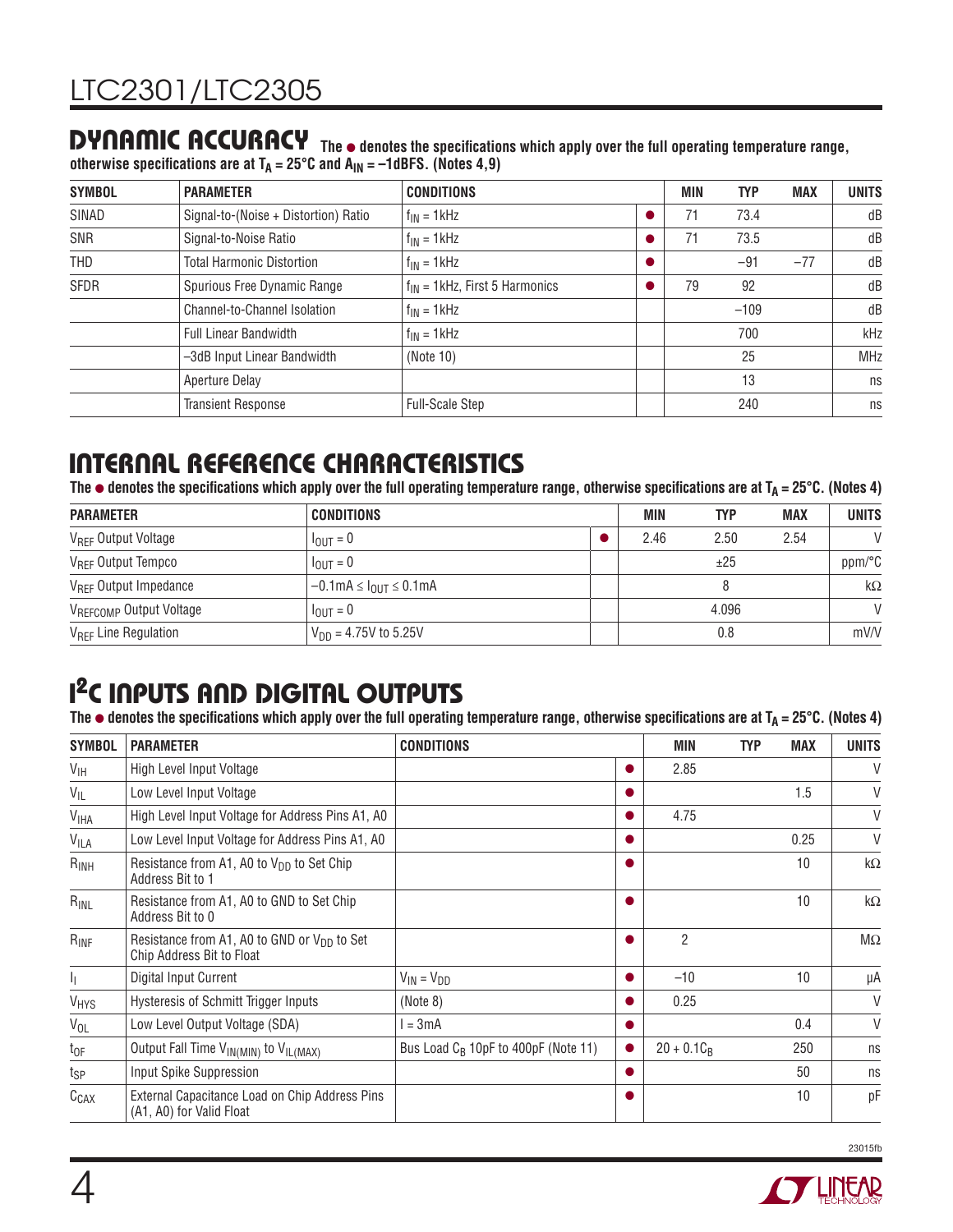### POWER REQUIREMENTS The  $\bullet$  denotes the specifications which apply over the full operating temperature

range, otherwise specifications are at T<sub>A</sub> = 25°C. (Note 4)

| <b>SYMBOL</b> | <b>PARAMETER</b>                                | <b>CONDITIONS</b>                                                                      | <b>MIN</b> | <b>TYP</b>          | <b>MAX</b>       | <b>UNITS</b>   |
|---------------|-------------------------------------------------|----------------------------------------------------------------------------------------|------------|---------------------|------------------|----------------|
| $V_{DD}$      | Supply Voltage                                  |                                                                                        | 4.75       |                     | 5.25             | $\mathcal{U}$  |
| $I_{DD}$      | <b>Supply Current</b><br>Nap Mode<br>Sleep Mode | 14ksps Sample Rate<br>$SLP$ Bit = 0. Conversion Done<br>$SLP$ Bit = 1. Conversion Done |            | 2.3<br>225          | 3.5<br>400<br>15 | mA<br>μA<br>μA |
| $P_D$         | Power Dissipation<br>Nap Mode<br>Sleep Mode     | 14ksps Sample Rate<br>$SLP$ Bit = 0, Conversion Done<br>$SLP$ Bit = 1. Conversion Done |            | 11.5<br>1.125<br>35 | 17.5<br>75       | mW<br>mW<br>иW |

#### **I<sup>2</sup>C TIMING CHARACTERISTICS** The  $\bullet$  denotes the specifications which apply over the full operating temperature range, otherwise specifications are at T<sub>A</sub> = 25°C. (Note 4)

| <b>SYMBOL</b>        | <b>PARAMETER</b>                                  | <b>CONDITIONS</b> | <b>MIN</b>    | <b>TYP</b> | <b>MAX</b> | <b>UNITS</b> |
|----------------------|---------------------------------------------------|-------------------|---------------|------------|------------|--------------|
| $f_{SCL}$            | <b>SCL Clock Frequency</b>                        |                   |               |            | 400        | kHz          |
| $t_{HD(SDA)}$        | Hold Time (Repeated) START Condition              |                   | 0.6           |            |            | μs           |
| t <sub>LOW</sub>     | LOW Period of the SCL Pin                         |                   | 1.3           |            |            | μs           |
| t <sub>HIGH</sub>    | <b>HIGH Period of the SCL Pin</b>                 |                   | 0.6           |            |            | μs           |
| $t_{\text{SU(STA)}}$ | Set-Up Time for a Repeated START<br>Condition     |                   | 0.6           |            |            | μs           |
| $t_{HD(DAT)}$        | Data Hold Time                                    |                   | $\Omega$      |            | 0.9        | μs           |
| $t_{\text{SU(DAT)}}$ | Data Set-Up Time                                  |                   | 100           |            |            | ns           |
| $t_{r}$              | Rise Time for SDA/SCL Signals                     | (Note 11)         | $20 + 0.1C_R$ |            | 300        | ns           |
| t <sub>f</sub>       | Fall Time for SDA/SCL Signals                     | (Note 11)         | $20 + 0.1C_R$ |            | 300        | ns           |
| $t_{\text{SU(STO)}}$ | Set-Up Time for STOP Condition                    |                   | 0.6           |            |            | μs           |
| t <sub>BUF</sub>     | Bus Free Time Between a Second START<br>Condition |                   | 1.3           |            |            | $\mu s$      |

# ADC TIMING CHARACTERISTICS The  $\bullet$  denotes the specifications which apply over the full operating

temperature range, otherwise specifications are at T<sub>A</sub> = 25°C. (Note 4)

| <b>SYMBOL</b>        | <b>PARAMETER</b>                   | <b>CONDITIONS</b>                       | MIN | TYP | <b>MAX</b> | <b>UNITS</b> |
|----------------------|------------------------------------|-----------------------------------------|-----|-----|------------|--------------|
| <sup>t</sup> SMPL    | Throughput Rate (Successive Reads) |                                         |     |     | 14         | ksps         |
| t <sub>conv</sub>    | <b>Conversion Time</b>             |                                         |     |     | 1.6        | μs           |
| t <sub>ACQ</sub>     | Acquisition Time                   | (Note 8)                                |     |     | 240        | ns           |
| <sup>I</sup> REFWAKE | REFCOMP Wakeup Time (Note 12)      | $C_{REFCOMP}$ = 10µF, $C_{REF}$ = 2.2µF |     | 200 |            | ms           |

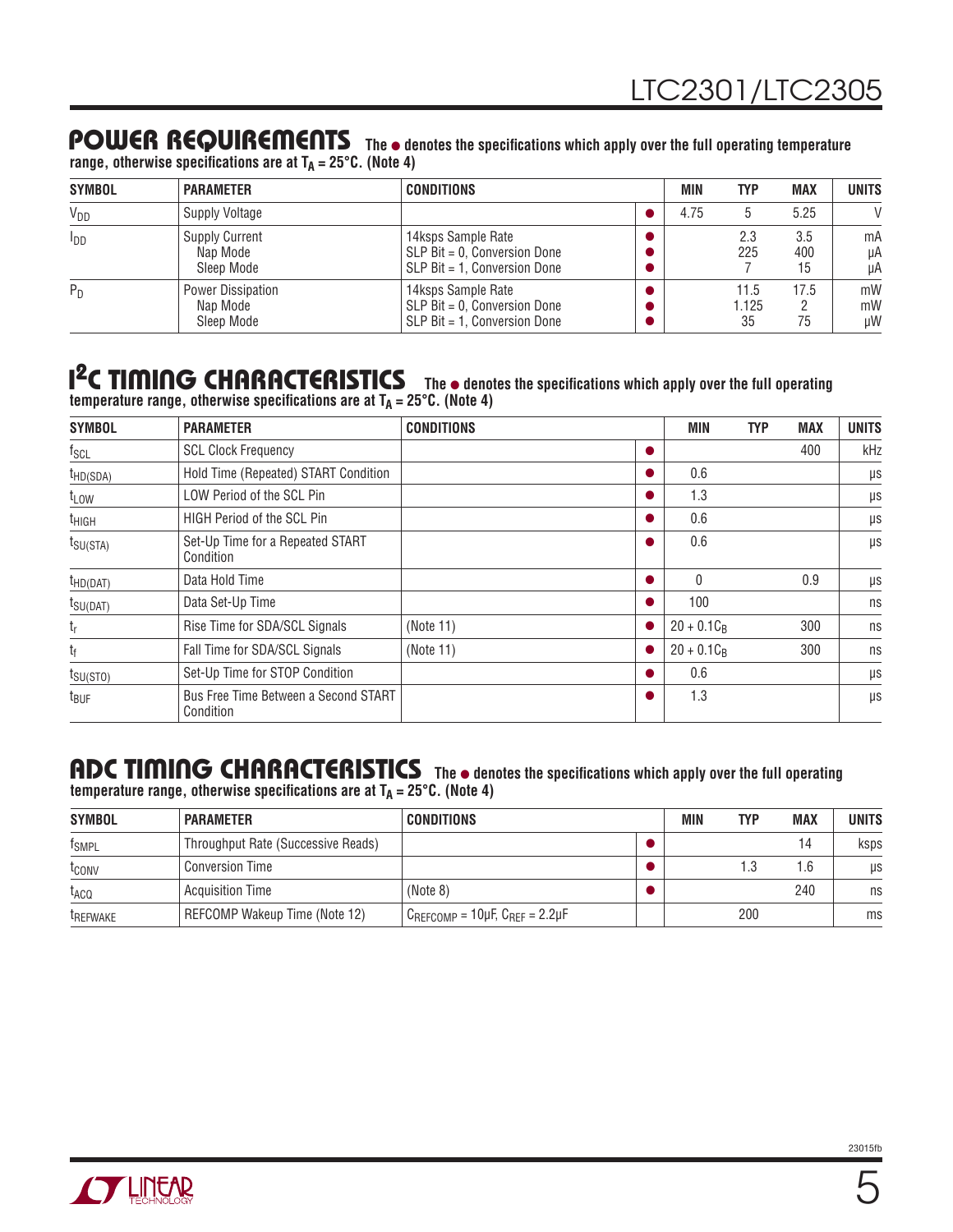# **ELECTRICAL CHARACTERISTICS**

**Note 1:** Stresses beyond those listed under Absolute Maximum Ratings may cause permanent damage to the device. Exposure to any Absolute Maximum Rating condition for extended periods may affect device reliability and lifetime.

**Note 2:** All voltage values are with respect to ground.

**Note 3:** When these pin voltages are taken below ground or above  $V_{DD}$ , they will be clamped by internal diodes. These products can handle input currents greater than 100mA below ground or above  $V_{DD}$  without latchup. **Note 4:**  $V_{DD} = 5V$ ,  $f_{SMPL} = 14kHz$ , internal reference unless otherwise noted.

Note 5: Integral nonlinearity is defined as the deviation of a code from a straight line passing through the actual endpoints of the transfer curve. The deviation is measured from the center of the quantization band.

**Note 6:** Bipolar zero error is the offset voltage measured from –0.5 LSB when the output code flickers between 0000 0000 0000 and 1111 1111 1111. Unipolar zero error is the offset voltage measured from 0.5 LSB when the output code flickers between 0000 0000 0000 and 0000 0000 0001.

**Note 7:** Full-scale bipolar error is the worst-case of –FS or FS untrimmed deviation from ideal first and last code transitions and includes the effect of offset error. Unipolar full-scale error is the deviation of the last code transition from ideal and includes the effect of offset error.

**Note 8:** Guaranteed by design, not subject to test.

**Note 9:** All specifications in dB are referred to a full-scale ±2.048V input with a 2.5V reference voltage.

**Note 10:** Full linear bandwidth is defined as the full-scale input frequency at which the SINAD degrades to 60dB or 10 bits of accuracy.

**Note 11:**  $C_B$  = capacitance of one bus line in pF (10pF  $\leq C_B \leq 400pF$ )

**Note 12:** REFCOMP wakeup time is the time required for the REFCOMP pin to settle within 0.5 LSB at 12-bit resolution of its final value after waking up from sleep mode.

**Note 13:** High temperatures degrade operating lifetimes. Operating lifetime is derated at temperatures greater than 105°C.



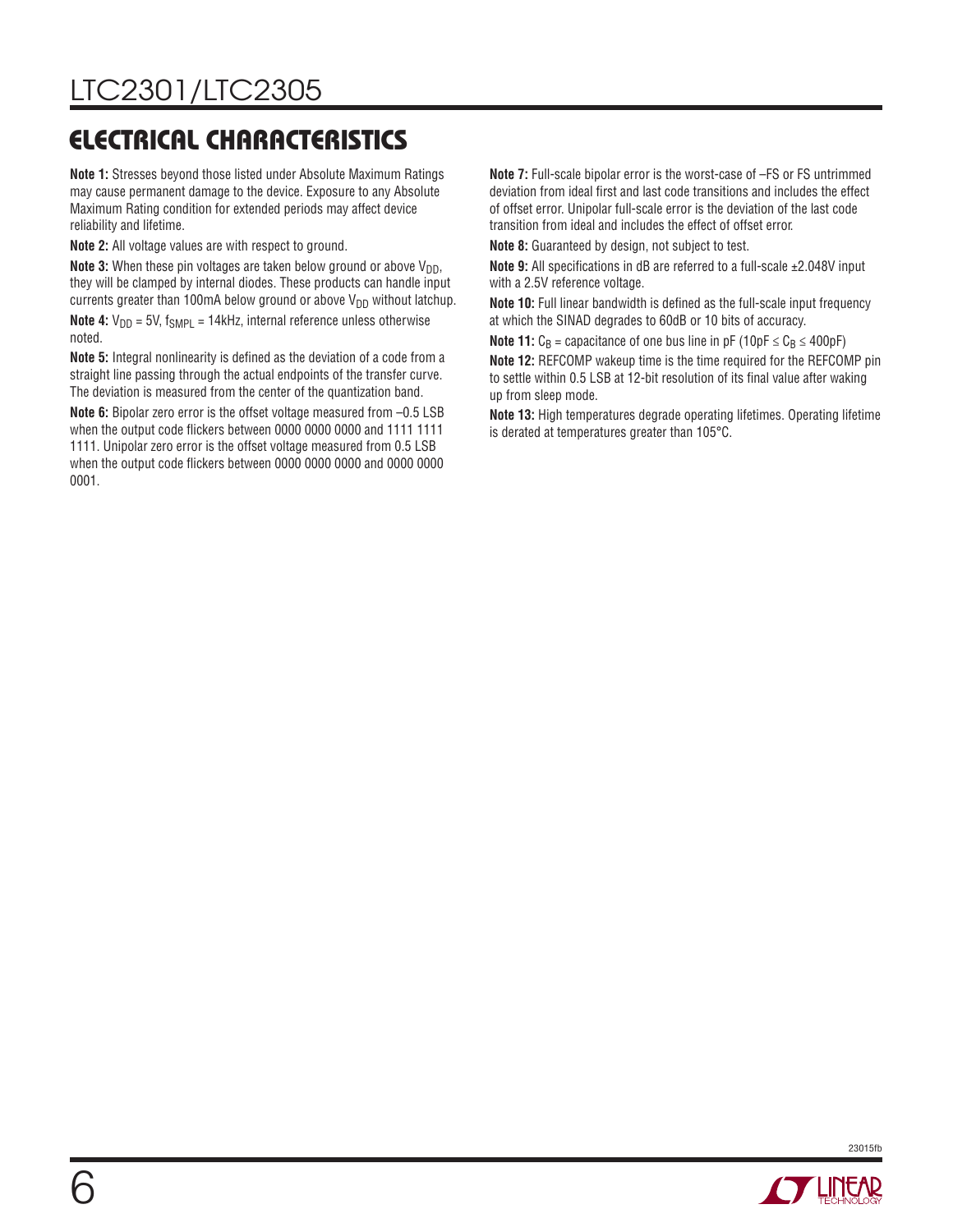### **TYPICAL PERFORMANCE CHARACTERISTICS**

 $(LTC2301)$  T<sub>A</sub> = 25°C, V<sub>DD</sub> = 5V, f<sub>SMPL</sub> = 14ksps, unless otherwise noted.



**TLINEAR** 

7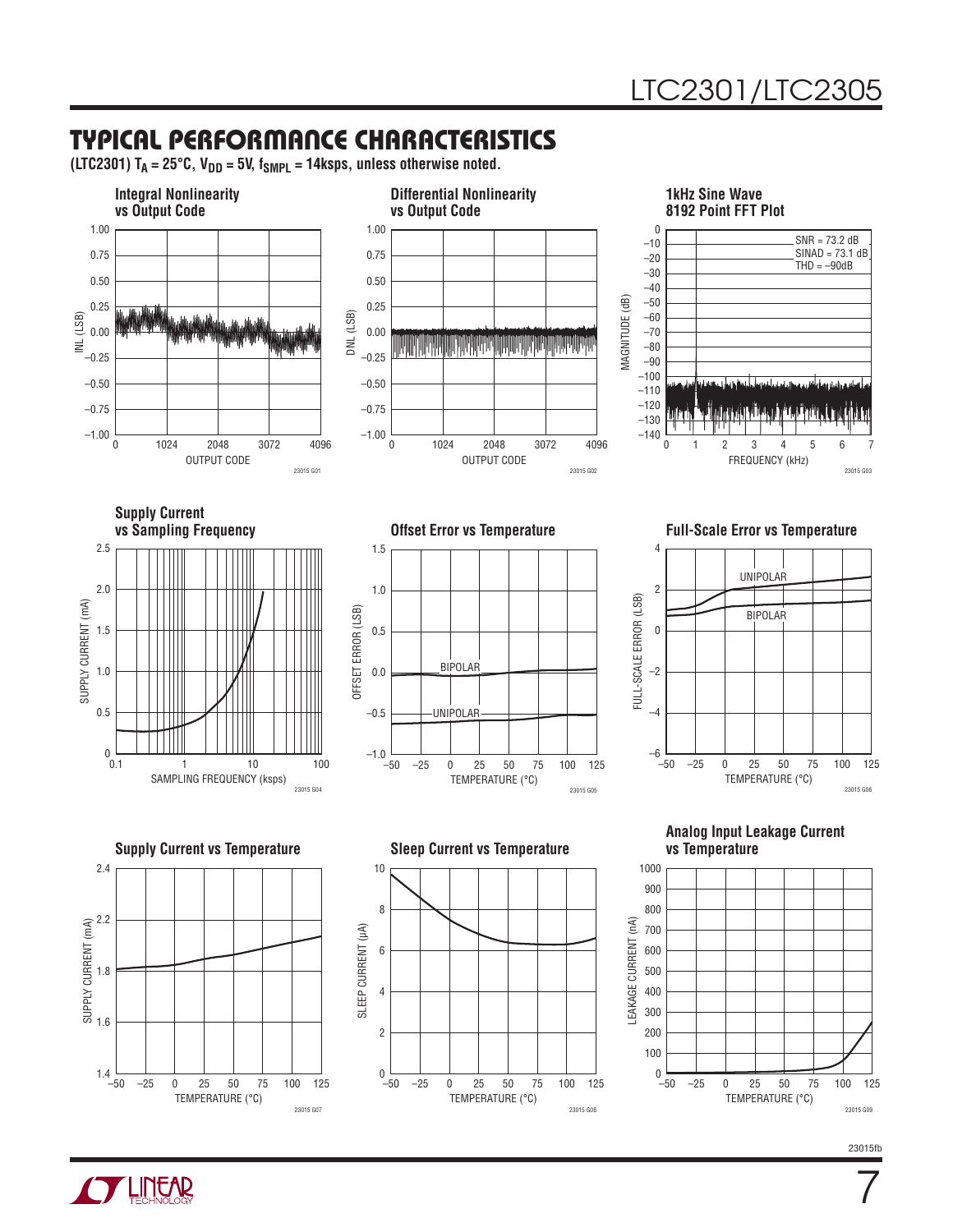### **TYPICAL PERFORMANCE CHARACTERISTICS**

23015 G16

(LTC2305)  $T_A = 25^\circ \text{C}$ ,  $V_{DD} = 5V$ ,  $f_{SMPL} = 14$ ksps, unless otherwise noted.



23015 G17

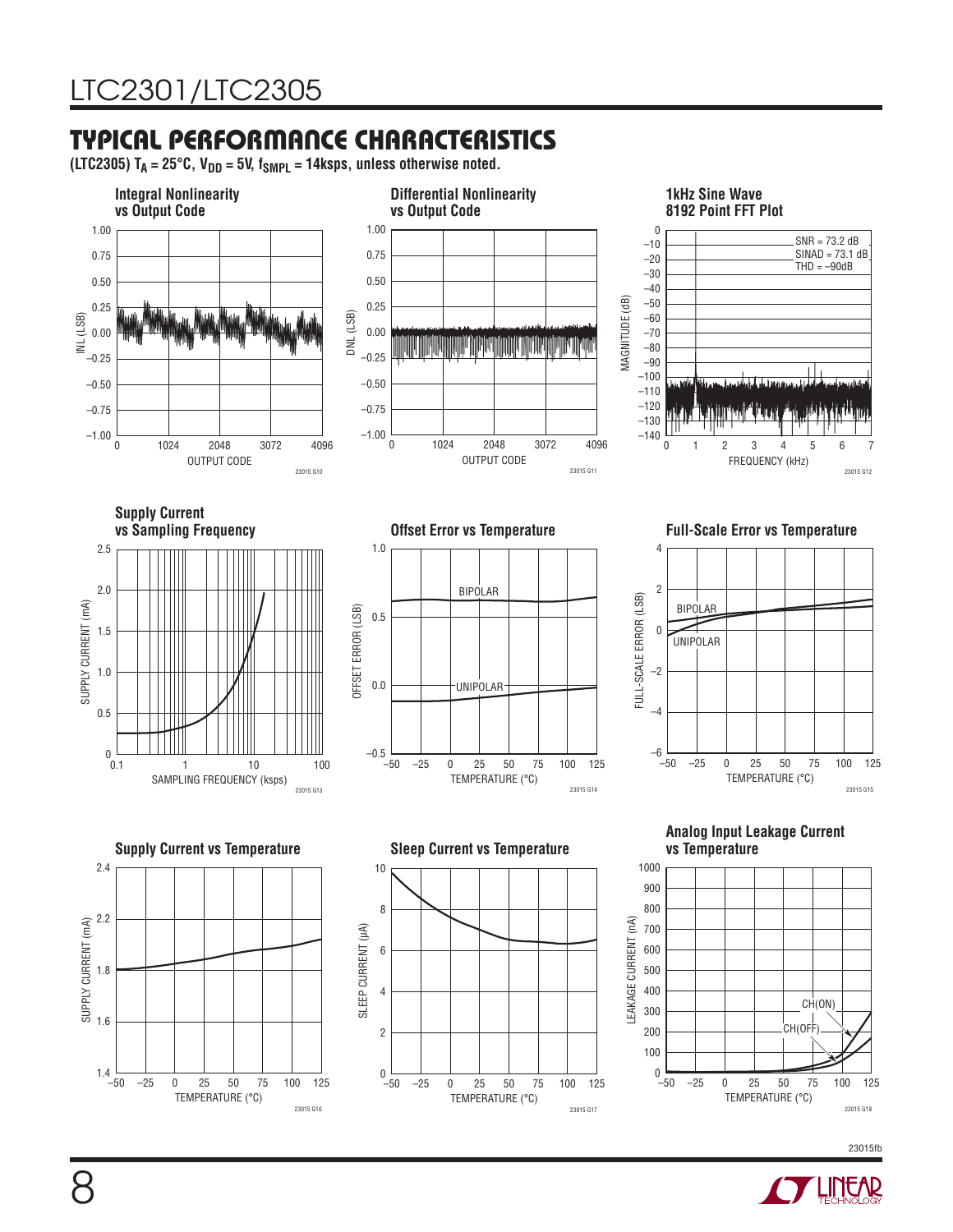### **PIN FUNCTIONS**

**OT LINUAR** 

#### **(LTC2301)**

**GND (Pins 1, 4, 9):** Ground. All GND pins must be connected to a solid ground plane.

**SDA (Pin 2):** Bidirectional Serial Data Line of the I<sup>2</sup>C Interface. In transmitter mode (read), the conversion result is output at the SDA pin, while in receiver mode (write), the  $D_{IN}$  word is input at the SDA pin to configure the ADC. The pin is high impedance during the data input mode and is an open drain output (requires an appropriate pull-up device to  $V_{DD}$ ) during the data output mode.

**SCL (Pin 3):** Serial Clock Pin of the I<sup>2</sup>C Interface. The LTC2301 can only act as a slave and the SCL pin only accepts an external serial clock. Data is shifted into the SDA pin on the rising edges of the SCL clock and output through the SDA pin on the falling edges of the SCL clock.

**IN<sup>+</sup>, IN<sup>-</sup> (Pins 5, 6):** Positive (IN<sup>+</sup>) and negative (IN<sup>-</sup>) differential analog inputs.

**VREF (Pin 7):** 2.5V Reference Output. Bypass to GND with a minimum 2.2μF ceramic capacitor. The internal reference may be overdriven by an external 2.5V reference at this pin.

**REFCOMP (Pin 8):** Reference Buffer Output. Bypass to GND with 10μF and 0.1μF ceramic capacitors in parallel. Nominal output voltage is 4.096V. The internal reference buffer driving this pin is disabled by grounding  $V_{\text{RFE}}$ , allowing REFCOMP to be overdriven by an external source (see Figure 5c).

 $V_{DD}$  (Pin 10): 5V Analog Supply. The range of V<sub>DD</sub> is 4.75V to 5.25V. Bypass V<sub>DD</sub> to GND with 10 $\mu$ F and 0.1 $\mu$ F ceramic capacitors in parallel.

**AD1 (Pin 11):** Chip Address Control Pin. This pin is configured as a three-state (LOW, HIGH, floating) address control bit for the device I2C address. See Table 2 for address selection.

**AD0 (Pin 12):** Chip Address Control Pin. This pin is configured as a three-state (LOW, HIGH, floating) address control bit for the device I2C address. See Table 2 for address selection.

**GND (Pin 13 – DFN Package Only):** Exposed Pad Ground. Must be soldered directly to ground plane.



9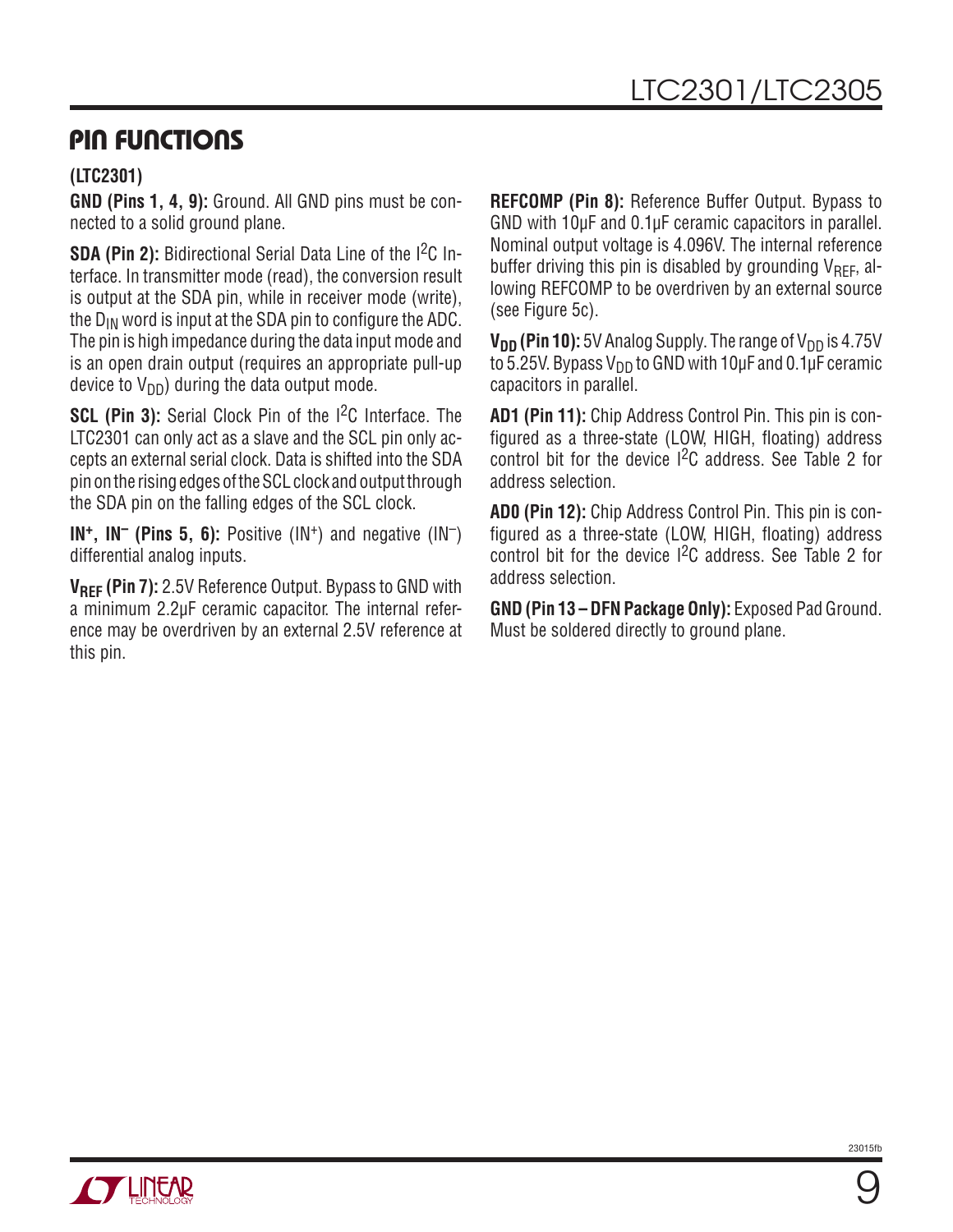# LTC2301/LTC2305

### **PIN FUNCTIONS**

#### **(LTC2305)**

**GND (Pins 1, 4, 9):** Ground. All GND pins must be connected to a solid ground plane.

**SDA (Pin 2):** Bidirectional Serial Data Line of the I<sup>2</sup>C Interface. In transmitter mode (read), the conversion result is output at the SDA pin, while in receiver mode (write), the  $D_{IN}$  word is input at the SDA pin to configure the ADC. The pin is high impedance during the data input mode and is an open drain output (requires an appropriate pull-up device to  $V_{DD}$ ) during the data output mode.

**SCL (Pin 3):** Serial Clock Pin of the I<sup>2</sup>C Interface. The LTC2305 can only act as a slave and the SCL pin only accepts an external serial clock. Data is shifted into the SDA pin on the rising edges of the SCL clock and output through the SDA pin on the falling edges of the SCL clock.

**CH0-CH1 (Pins 5, 6):** Channel 0 and Channel 1 Analog Inputs. CHO and CH1 can be configured as single-ended or differential input channels. See the Analog Input Multiplexer section.

**VREF (Pin 7):** 2.5V Reference Output. Bypass to GND with a minimum 2.2μF ceramic capacitor. The internal reference may be overdriven by an external 2.5V reference at this pin.

**REFCOMP (Pin 8):** Reference Buffer Output. Bypass to GND with 10μF and 0.1μF ceramic capacitors in parallel. Nominal output voltage is 4.096V. The internal reference buffer driving this pin is disabled by grounding  $V_{\text{RFE}}$ , allowing REFCOMP to be overdriven by an external source (see Figure 5c).

 $V_{DD}$  (Pin 10): 5V Analog Supply. The range of V<sub>DD</sub> is 4.75V to 5.25V. Bypass V<sub>DD</sub> to GND with 10μF and 0.1μF ceramic capacitors in parallel.

**AD1 (Pin 11):** Chip Address Control Pin. This pin is configured as a three-state (LOW, HIGH, floating) address control bit for the device I2C address. See Table 2 for address selection.

**AD0 (Pin 12):** Chip Address Control Pin. This pin is configured as a three-state (LOW, HIGH, floating) address control bit for the device I2C address. See Table 2 for address selection.

**GND (Pin 13 – DFN Package Only):** Exposed Pad Ground. Must be soldered directly to ground plane.

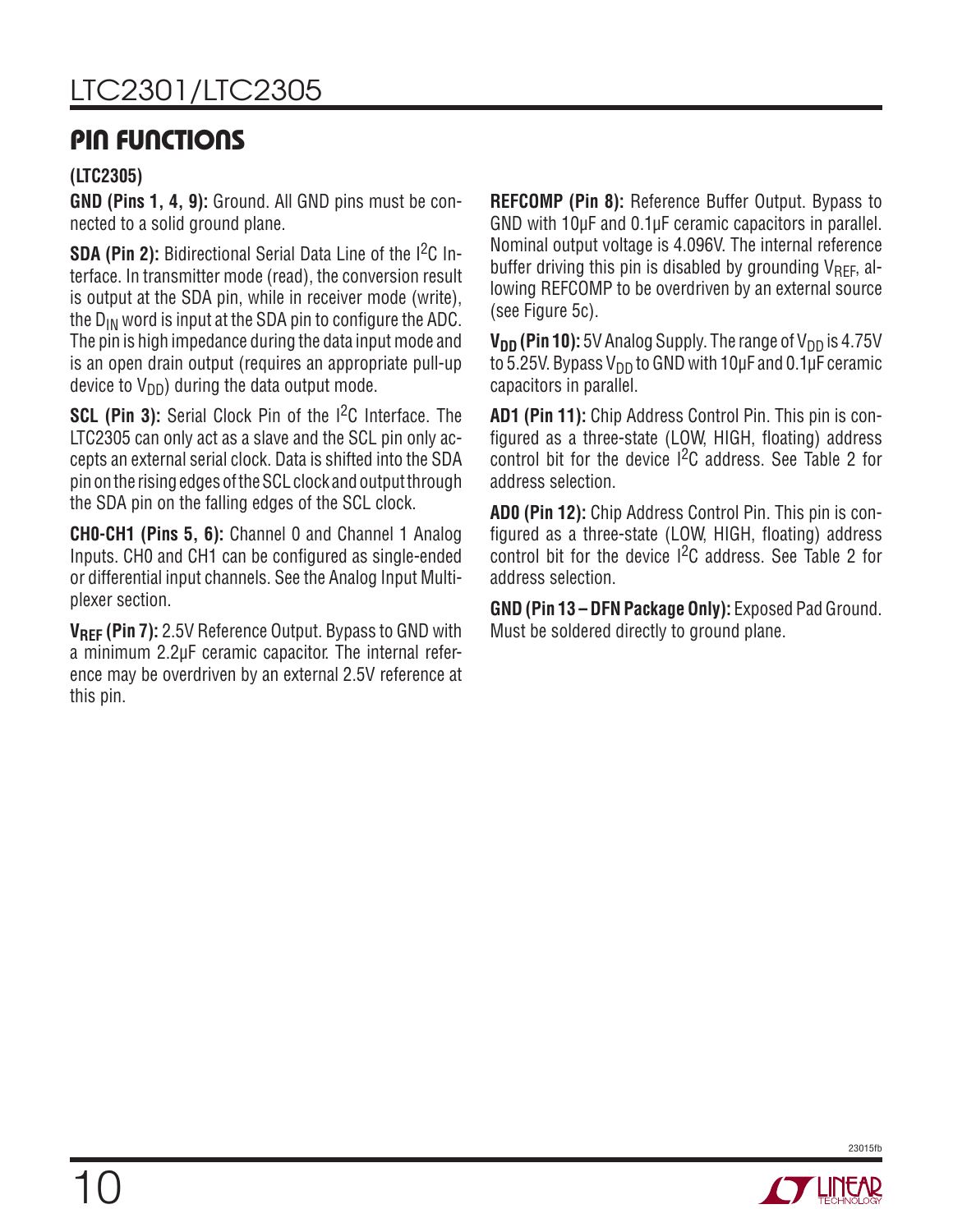### **FUNCTIONAL BLOCK DIAGRAM**



### **TIMING DIAGRAM**





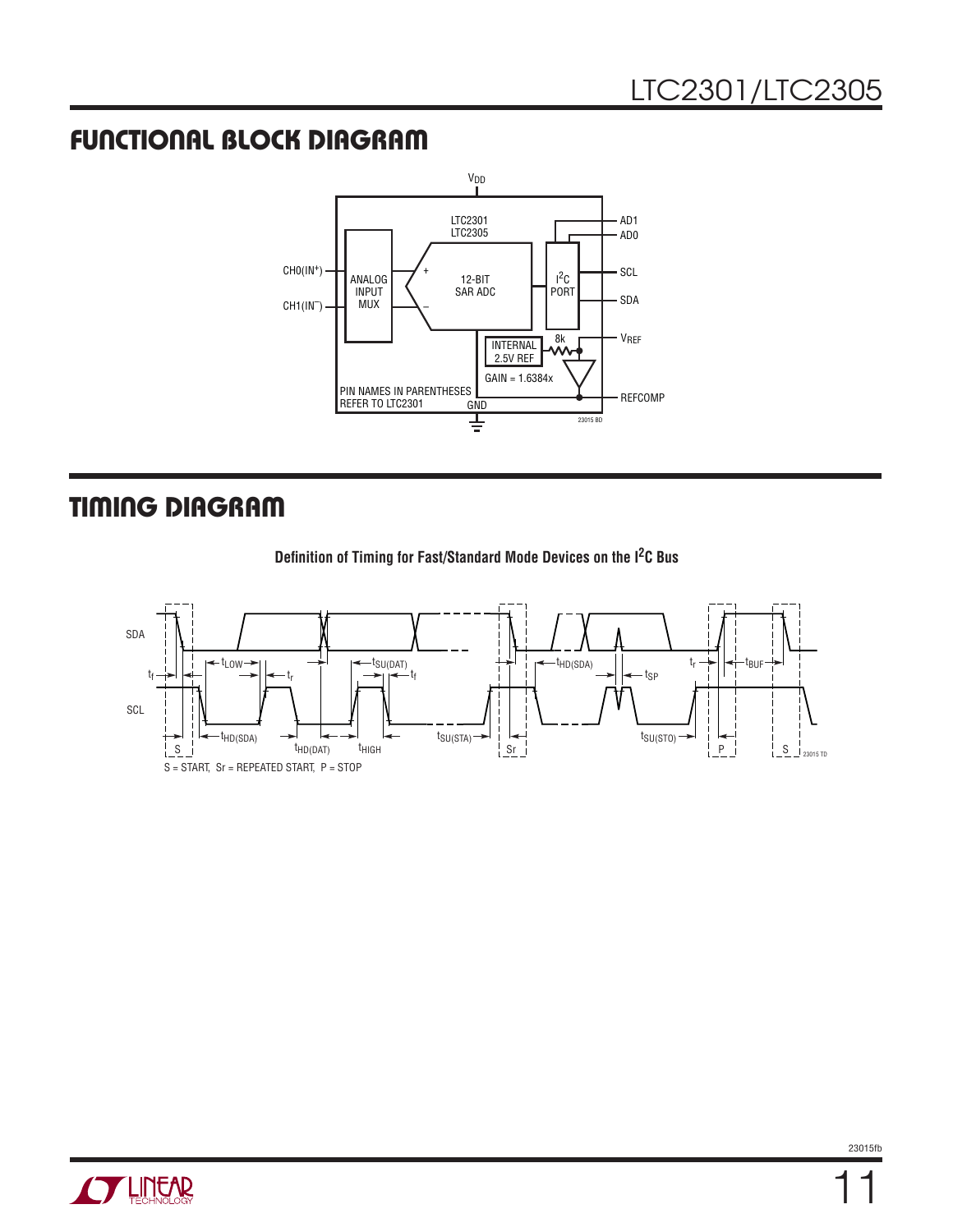#### **Overview**

The LTC2301/LTC2305 are low noise, 1-/2-channel, 12-bit successive approximation register (SAR) A/D converters with an I<sup>2</sup>C compatible serial interface. The LTC2301/ LTC2305 both include a precision internal reference. The LTC2305 includes a 2-channel analog input multiplexer (MUX) while the LTC2301 includes an input MUX that allows the polarity of the differential input to be selected. These ADCs can operate in either unipolar or bipolar mode. Unipolar mode should be used for single-ended operation with the LTC2305, since single-ended input signals are always referenced to GND. A sleep mode option is also provided to further reduce power during inactive periods.

The LTC2301/LTC2305 communicate through a 2-wire I 2C compatible serial interface. Conversions are initiated by signaling a STOP condition after the part has been successfully addressed for a read/write operation. The device will not acknowledge an external request until the conversion is finished. After a conversion is finished, the device is ready to accept a read/write request. Once the LTC2301/LTC2305 is addressed for a read operation, the device begins outputting the conversion result under the control of the serial clock (SCL). There is no latency in the conversion result. There are 12 bits of output data followed by four trailing zeros. Data is updated on the falling edges of SCL, allowing the user to reliably latch data on the rising edge of SCL. A write operation may follow the read operation by using a repeat START or a STOP condition may be given to start a new conversion. By selecting a write operation, these ADCs can be programmed by a 6-bit  $D_{IN}$  word. The  $D_{IN}$  word configures the MUX and programs various modes of operation.

During a conversion, the internal 12-bit capacitive chargeredistribution DAC output is sequenced through a successive approximation algorithm by the SAR starting from the most significant bit (MSB) to the least significant bit (LSB). The sampled input is successively compared with binary weighted charges supplied by the capacitive DAC using a differential comparator. At the end of a conversion, the DAC output balances the analog input. The SAR contents (a 12-bit data word) that represent the sampled analog input are loaded into 12 output latches that allow the data to be shifted out via the I2C interface.

#### **Programming the LTC2301 and LTC2305**

The software compatible LTC2301/LTC2305/LTC2309 family features a 6-bit  $D_{IN}$  word to program various modes of operation. Don't care bits (X) are ignored. The SDA data bits are loaded on the rising edge of SCL during a write operation, with the S/D bit loaded on the first rising edge and the SLP bit on the sixth rising edge (see Figure 7b in the I2C Interface section). The input data word for the  $LTC2305$  is defined as follows:



S/D = SINGLE-ENDED/DIFFERENTIAL BIT

 $O/S = ODD/\overline{SIGN}$  BIT

UNI = UNIPOLAR/BIPOLAR BIT

SLP = SLEEP MODE BIT

For the LTC2301, the input word is defined as:



#### **Analog Input Multiplexer**

The analog input MUX is programmed by the S/D and O/S bits of the  $D_{IN}$  word for the LTC2305 and the O/S bit of the D<sub>IN</sub> word for the LTC2301. Table 1 and Table 2 list the MUX configurations for all combinations of the configuration bits. Figure 1a shows several possible MUX configurations and Figure 1b shows how the MUX can be reconfigured from one conversion to the next.

|  |  | Table 1. Channel Configuration for the LTC2305 |  |  |
|--|--|------------------------------------------------|--|--|
|--|--|------------------------------------------------|--|--|

| S/D | 0/S | <b>CHO</b> | CH <sub>1</sub> |
|-----|-----|------------|-----------------|
|     |     |            |                 |
|     |     |            |                 |
|     |     |            |                 |
|     |     |            |                 |

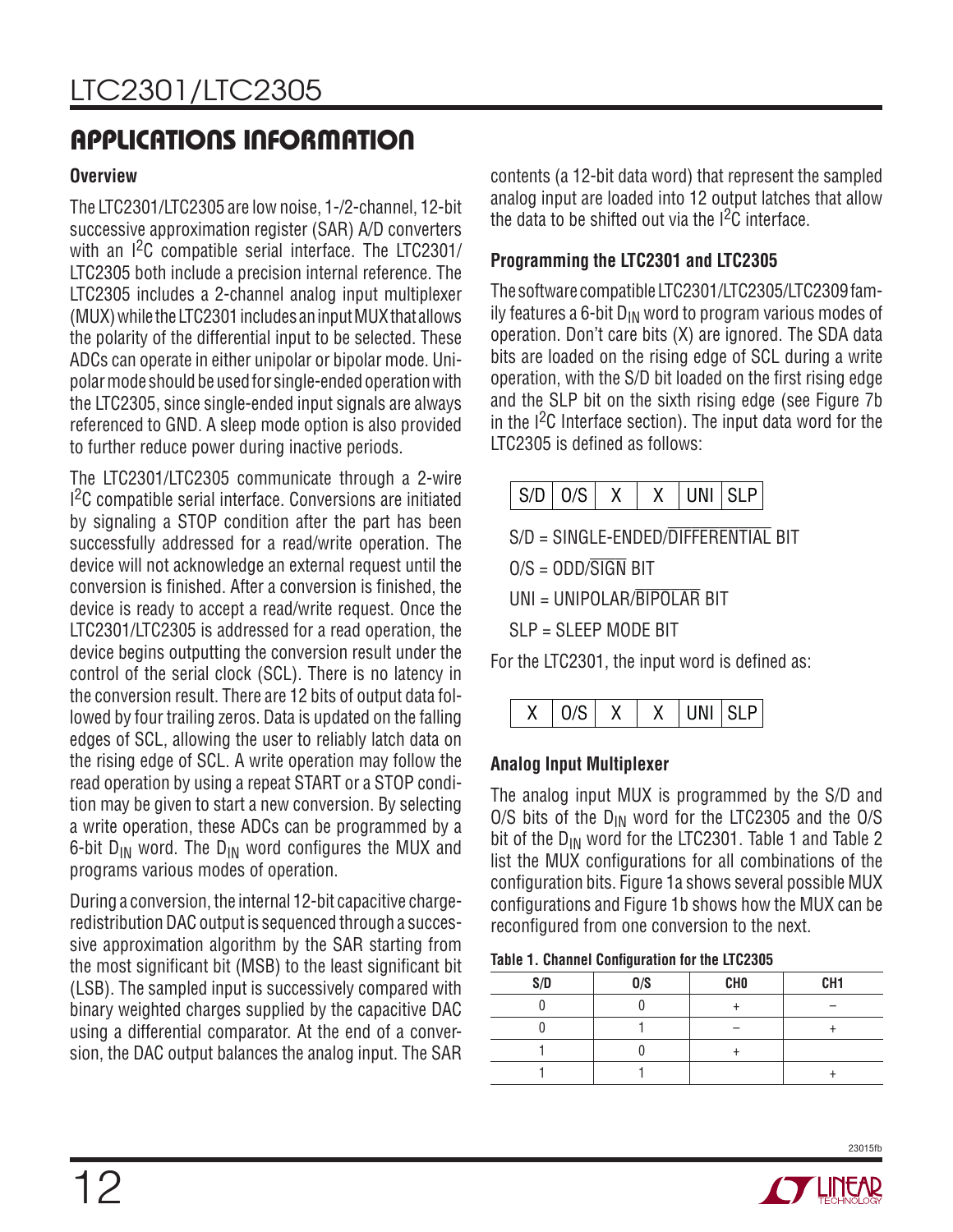| Table 2. Channel Configuration for the LTC2301 |     |  |  |
|------------------------------------------------|-----|--|--|
| 0/S                                            | IN+ |  |  |
|                                                |     |  |  |
|                                                |     |  |  |



**Figure 1a. Example MUX Configurations** 



**Figure 1b. Changing the MUX Assignment "On the Fly"**

#### **Driving the Analog Inputs**

The analog inputs of the LTC2301/LTC2305 are easy to drive. Each of the analog inputs of the LTC2305 (CH0 and CH1) can be used as single-ended input relative to GND or as a differential pair. The analog inputs of the LTC2301  $(1N^+$ ,  $1N^-$ ) are always configured as a differential pair. Regardless of the MUX configuration, the "+" and " $-$ " inputs are sampled at the same instant. Any unwanted signal that is common to both inputs will be reduced by the common mode rejection of the sample-and-hold circuit. The inputs draw only one small current spike while charging the sample-and-hold capacitors during the acquire mode. In conversion mode, the analog inputs draw only a small leakage current. If the source impedance of the driving circuit is low, the ADC inputs can be driven directly. Otherwise, more acquisition time should be allowed for a source with higher impedance.

#### **Input Filtering**

The noise and distortion of the input amplifier and other circuitry must be considered since they will add to the ADC noise and distortion. Therefore, noisy input circuitry should be filtered prior to the analog inputs to minimize noise. A simple 1-pole RC filter is sufficient for many applications.

The analog inputs of the LTC2301/LTC2305 can be modeled as a 55pF capacitor ( $C_{IN}$ ) in series with a 100 $\Omega$  resistor  $(R<sub>ON</sub>)$ , as shown in Figure 2a. C<sub>IN</sub> gets switched to the selected input once during each conversion. Large filter RC time constants will slow the settling of the inputs. It is important that the overall RC time constants be short enough to allow the analog inputs to completely settle to 12-bit resolution within the acquisition time  $(t_{ACO})$  if DC accuracy is important.

When using a filter with a large  $C_{F|LTER}$  value (e.g. 1µF), the inputs do not completely settle and the capacitive input switching currents are averaged into a net DC current  $(p<sub>CD</sub>)$ . In this case, the analog input can be modeled by an equivalent resistance ( $R_{EQ} = 1/(f_{SMPL} \cdot C_{IN})$ ) in series with an ideal voltage source  $(V_{\text{RFICOMP}}/2)$ , as shown in Figure 2b.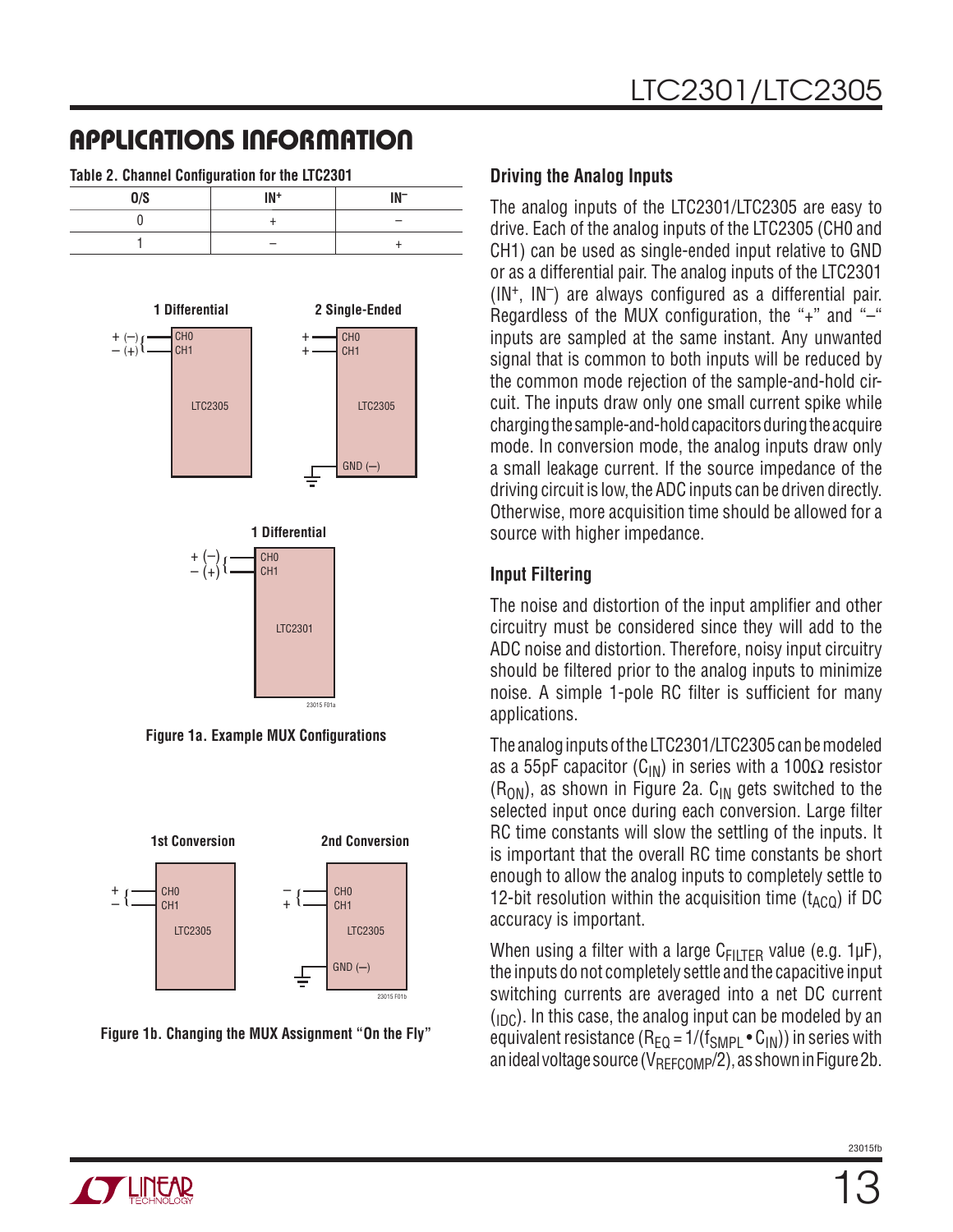The magnitude of the DC current is then approximately  $I_{DC} = (V_{IN} - V_{REFCOMP}/2)/R_{FO}$ , which is roughly proportional to  $V_{IN}$ . To prevent large DC drops across the resistor  $R_{FII}$ <sub>TER</sub>, a filter with a small resistor and large capacitor should be chosen. When running at the maximum throughput rate of 14ksps, the input current equals 1.5μA at  $V_{IN} = 4.096V$ , which amounts to a full-scale error of 0.5 LSBs when using a filter resistor ( $R_{\text{FIITFR}}$ ) of 333 $\Omega$ . Applications requiring lower sample rates can tolerate a larger filter resistor for the same amount of full-scale error.

Figures 3a and 3b show respective examples of input filtering for single-ended and differential inputs. For the single-ended case in Figure 4a, a  $50\Omega$  source resistor and a 2000pF capacitor to ground on the input will limit the input bandwidth to 1.6MHz. High quality capacitors and resistors should be used in the RC filter since these components can add distortion. NPO and silver mica type dielectric capacitors have excellent linearity. Carbon surface mount resistors can generate distortion from self heating and from damage that may occur during soldering. Metal film surface mount resistors are much less susceptible to both problems.

#### **Dynamic Performance**

Fast Fourier Transform (FFT) test techniques are used to test the ADC's frequency response, distortion and noise at the rated throughput. By applying a low distortion sine wave and analyzing the digital output using an FFT algorithm, the ADC's spectral content can be examined for frequencies outside the fundamental.

#### **Signal-to-Noise and Distortion Ratio (SINAD)**

The signal-to-noise and distortion ratio (SINAD) is the ratio between the RMS amplitude of the fundamental input frequency to the RMS amplitude of all other frequency components at the A/D output. The output is band-limited to frequencies from above DC and below half the sampling



**Figure 2a. Analog Input Equivalent Circuit**



**Figure 2b. Analog Input Equivalent Circuit for Large Filter Capacitances**



**Figure 3a. Optional RC Input Filtering for Single-Ended Input**



**Figure 3b. Optional RC Input Filtering for Differential Inputs**

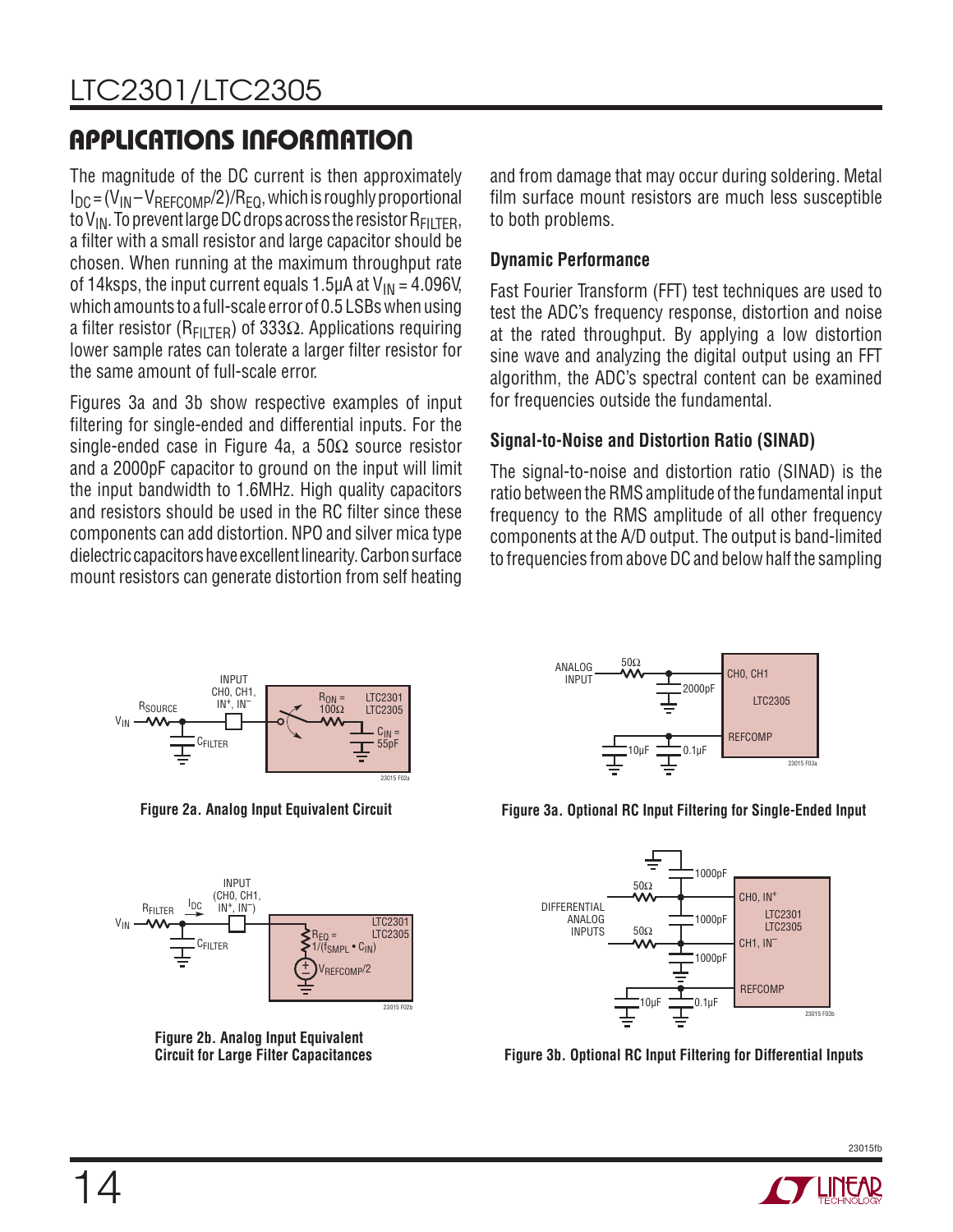frequency. Figure 4 shows a typical SINAD of 73.2dB with a 14kHz sampling rate and a 1kHz input. A SNR of 73.3dB can be achieved with the LTC2301/LTC2305.



**Figure 4. 1kHz Sine Wave 8192 Point FFT Plot**

#### **Total Harmonic Distortion (THD)**

Total Harmonic Distortion (THD) is the ratio of the RMS sum of all harmonics of the input signal to the fundamental itself. The out-of-band harmonics alias into the frequency band between DC and half the sampling frequency  $({}_{fSMPI}/2)$ . THD is expressed as:

$$
THD = 20 \log \sqrt{\frac{{V_2}^2 + {V_3}^2 + {V_4}^2 ... + {V_N}^2}{V_1}}
$$

where V1 is the RMS amplitude of the fundamental frequency and V2 through  $V_N$  are the amplitudes of the second through Nth harmonics.

#### **Internal Reference**

The LTC2301/LTC2305 have an on-chip, temperature compensated bandgap reference that is factory trimmed to 2.5V (Refer to Figure 5a). It is internally connected to a reference amplifier and is available at  $V_{REF}$  (Pin 7).  $V_{REF}$ should be bypassed to GND with a 2.2μF ceramic capacitor to minimize noise. An 8k resistor is in series with the output so that it can be easily overdriven by an external reference if more accuracy and/or lower drift are required, as shown in Figure 5b. The reference amplifier gains the  $V_{\text{RFF}}$  voltage by 1.638 to 4.096V at REFCOMP. To compensate the reference amplifier, bypass REFCOMP with a 10μF ceramic capacitor in parallel with a 0.1μF ceramic capacitor for best

noise performance. The internal reference buffer can also be overdriven from 1V to  $V_{DD}$  with an external reference at REFCOMP, as shown in Figure 5c. To do so,  $V_{\text{RFF}}$  must be grounded to disable the reference buffer. This will result in an input range of OV to  $V_{REFCOMP}$  in unipolar mode and  $±0.5 •V_{RFECOMP}$  in bipolar mode.



**Figure 5a. LTC2301/LTC2305 Reference Circuit**



**Figure 5b. Using the LT1790A-2.5 as an External Reference**



**Figure 5c. Overdriving REFCOMP Using the LT1790A-4.096**

23015fb

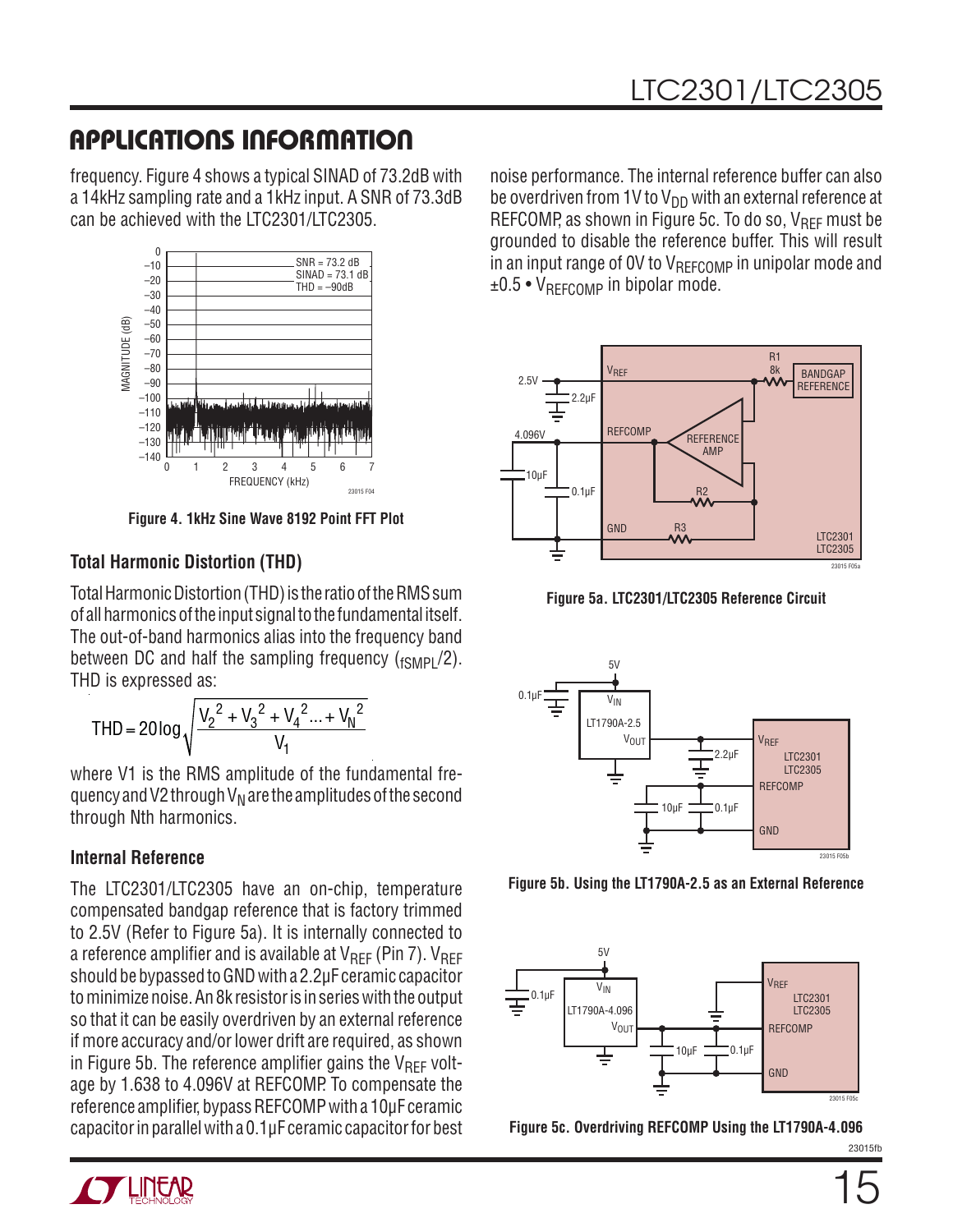# LTC2301/LTC2305

# **APPLICATIONS INFORMATION**

#### **Internal Conversion Clock**

The internal conversion clock is factory trimmed to achieve a typical conversion time  $(t_{\text{CONV}})$  of 1.3µs and a maximum conversion time of 1.6μs over the full operating temperature range.

### **I 2C Interface**

The LTC2301/LTC2305 communicate through an I<sup>2</sup>C interface. The I<sup>2</sup>C interface is a 2-wire open-drain interface supporting multiple devices and multiple masters on a single bus. The connected devices can only pull the serial data line (SDA) LOW and can never drive it HIGH. SDA is required to be externally connected to the supply through a pull-up resistor. When the data line is not being driven low, it is HIGH. Data on the I<sup>2</sup>C bus can be transferred at rates up to 100kbits/s in the standard mode and up to 400kbits/s in the fast mode.

The  $V_{DD}$  power should not be removed from the LTC2301/ LTC2305 when the  $1^2C$  bus is active to avoid loading the  $1^2C$ bus lines through the internal ESD protection diodes.

Each device on the  $1^2C$  bus is recognized by a unique address stored in the device and can only operate either as a transmitter or receiver, depending on the function of the device. A device can also be considered as a master or a slave when performing data transfers. A master is the device which initiates a data transfer on the bus and generates the clock signals to permit the transfer. Devices addressed by the master are considered slaves.

The LTC2301/LTC2305 can only be addressed as slaves. Once addressed, they can receive configuration bits  $(D_{IN}$ word) or transmit the last conversion result. The serial clock line (SCL) is always an input to the LTC2301/LTC2305 and the serial data line (SDA) is bidirectional. These devices support the standard mode and the fast mode for data transfer speeds up to 400kbits/s (see Timing Diagram section for definition of the  $1<sup>2</sup>C$  timing).

#### **The START and STOP Conditions**

Referring to Figure 6, a START (S) condition is generated by transitioning SDA from HIGH to LOW while SCL is HIGH. The bus is considered to be busy after the START condition. When the data transfer is finished, a STOP (P) condition is generated by transitioning SDA from LOW



**Figure 6. Timing Diagrams of START and STOP Conditions**

to HIGH while SCL is HIGH. The bus is free after a STOP condition is generated. START and STOP conditions are always generated by the master.

When the bus is in use, it stays busy if a repeated START (Sr) is generated instead of a STOP condition. The repeated START timing is functionally identical to the START and is used for writing and reading from the device before the initiation of a new conversion.

#### **Data Transferring**

After the START condition, the  $1^2C$  bus is busy and data transfer can begin between the master and the addressed slave. Data is transferred over the bus in groups of nine bits, one byte followed by one acknowledge (ACK) bit. The master releases the SDA line during the ninth SCL clock cycle. The slave device can issue an ACK by pulling SDA LOW or issue a Not Acknowledge (NACK) by leaving the SDA line high impedance (the external pull-up resistor will hold the line HIGH). Change of data only occurs while the SCL line is LOW.

#### **Data Format**

23015fb After a START condition, the master sends a 7-bit address followed by a read/write (R/W) bit. The R/W bit is 1 for a read request and 0 for a write request. If the 7-bit address matches one of the LTC2301/LTC2305's 9 pinselectable addresses (see Table 2), the ADC is selected. When the ADC is addressed during a conversion, it will not acknowledge R/W requests and will issue a NACK by leaving the SDA line HIGH. If the conversion is complete, the LTC2301/LTC2305 issues an ACK by pulling the SDA line LOW. The LTC2301/LTC2305 has two registers. The 12-bit wide output register contains the last conversion result. The 6-bit wide input register configures the input MUX and the operating mode of the ADC.

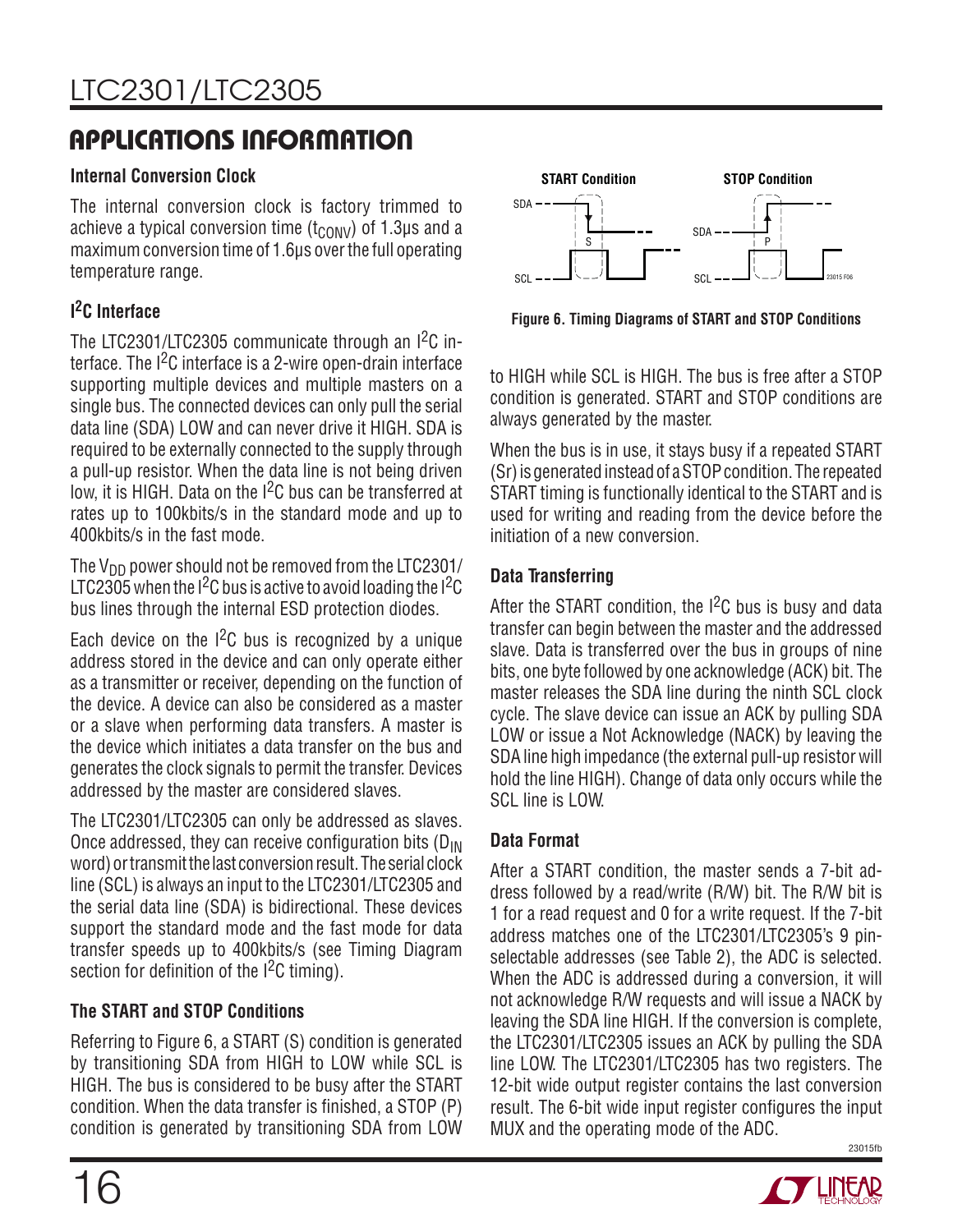#### **Output Data Format**

The output register contains the last conversion result. After each conversion is completed, the device automatically enters either nap or sleep mode depending on the setting of the SLP bit (see Nap Mode and Sleep Mode sections). When the LTC2301/LTC2305 is addressed for a read operation, it acknowledges by pulling SDA LOW and acts as a transmitter. The master/receiver can read up to two bytes from the LTC2301/LTC2305. After a complete read operation of 2 bytes, a STOP condition is needed to initiate a new conversion. The device will NACK subsequent read operations while a conversion is being performed.

The data output stream is 16 bits long and is shifted out on the falling edges of SCL (see Figure 7a). The first bit is the MSB and the 12th bit is the LSB of the conversion

result. The remaining four bits are zero. Figures 13 and 14 are the transfer characteristics for the bipolar and unipolar modes. Data is output on the SDA line in 2's complement format for bipolar readings and in straight binary for unipolar readings.

#### **Input Data Format**

When the LTC2301/LTC2305 is addressed for a write operation, it acknowledges by pulling SDA LOW during the LOW period before the 9th cycle and acts as a receiver. The master/transmitter can then send 1 byte to program the device. The input byte consists of the 6-bit  $D_{IN}$  word followed by two bits that are ignored by the ADC and are considered don't cares (X) (see Figure 7b). The input bits are latched on the rising edge of SCL during the write operation.



**Figure 7a. Timing Diagram for Reading from the LTC2301/LTC2305**





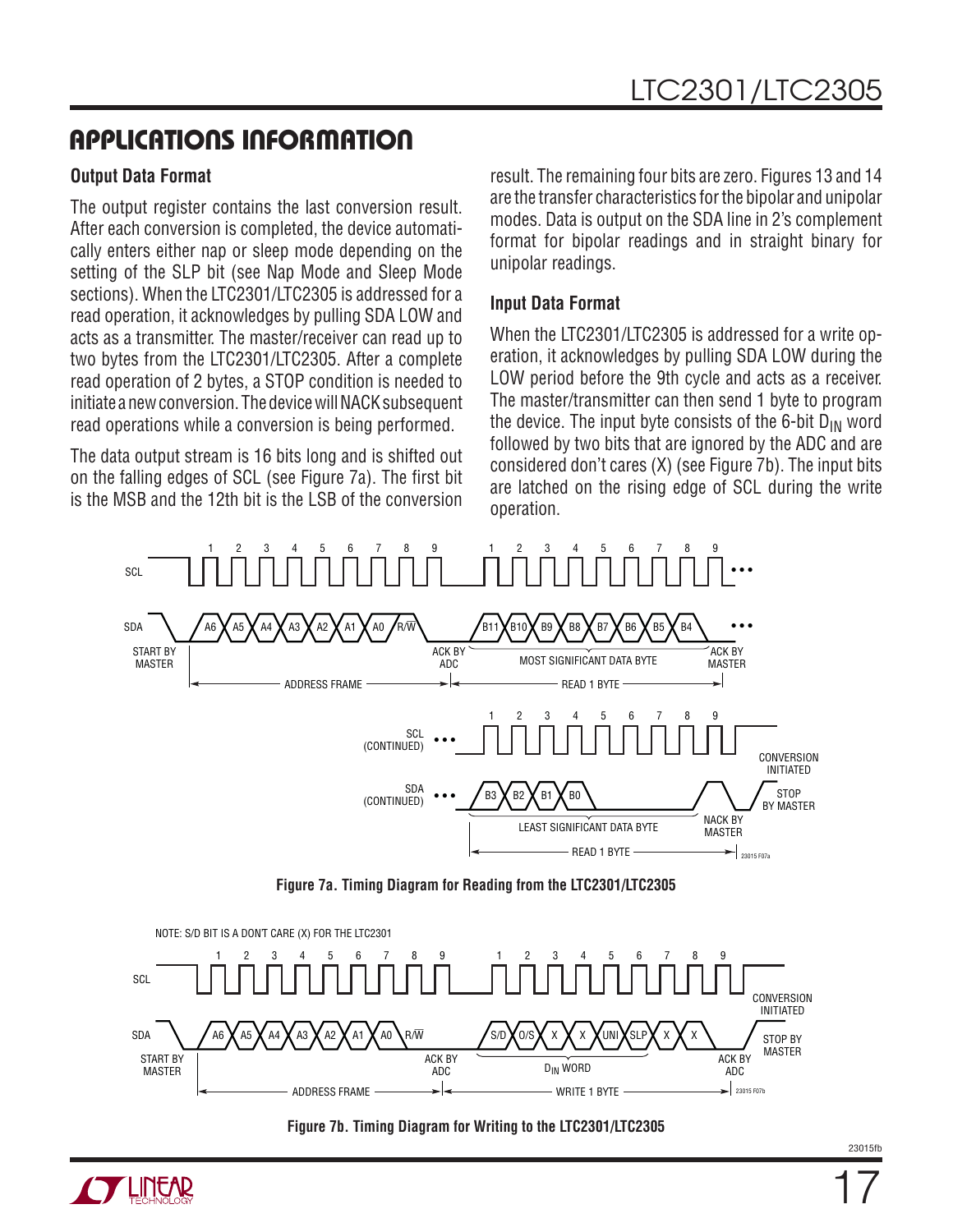After power-up, the ADC initiates an internal reset cycle which sets the  $D_{IN}$  word to all 0s (S/D=O/S=UNI=SLP=0). A write operation may be performed if the default state of the ADC's configuration is not desired. Otherwise. the ADC must be properly addressed and followed by a STOP condition to initiate a conversion.

#### **Initiating a New Conversion**

The LTC2301/LTC2305 awakens from either nap or sleep when properly addressed for a read/write operation. A STOP command may then be issued after performing the read/write operation to trigger a new conversion.

Issuing a STOP command after the 8th SCL clock pulse of the address frame and before the completion of a read/write operation will also initiate new conversion, but the output result may not be valid due to lack of adequate acquisition time (see Acquisition section).

#### **LTC2301/LTC2305 Address**

The LTC2301/LTC2305 have two address pins (AD0 and AD1) that may be tied high, low or left floating to enable one of the 9 possible addresses (see Table 2).

In addition to the configurable addresses listed in Table 2, the LTC2301/LTC2305 also contain a global address (1101011) which may be used for synchronizing multiple LTC2301/LTC2305s or other I2C LTC230X SAR ADCs (see Synchronizing Multiple LTC2301/LTC2305s with Global Address Call section).

|  |  |  | <b>Table 2. Address Assignment</b> |
|--|--|--|------------------------------------|
|--|--|--|------------------------------------|

| AD1         | AD <sub>0</sub> | <b>ADDRESS</b> |
|-------------|-----------------|----------------|
| <b>LOW</b>  | <b>LOW</b>      | 0001000        |
| <b>LOW</b>  | Float           | 0001001        |
| <b>LOW</b>  | <b>HIGH</b>     | 0001010        |
| Float       | <b>HIGH</b>     | 0001011        |
| Float       | Float           | 0011000        |
| Float       | <b>LOW</b>      | 0011001        |
| <b>HIGH</b> | <b>LOW</b>      | 0011010        |
| <b>HIGH</b> | Float           | 0011011        |
| <b>HIGH</b> | <b>HIGH</b>     | 0101000        |

#### **Continuous Read**

In applications where the same input channel is sampled each cycle, conversions can be continuously performed and read without a write cycle (see Figure 8). The  $D_{IN}$  word remains unchanged from the last value written into the device. If the device has not been written to since powerup, the  $D_{IN}$  word defaults to all 0s (S/D=O/S=UNI=SLP=0). At the end of a read operation, a STOP condition may be given to start a new conversion. At the conclusion of the conversion cycle, the next result may be read using the method described above. If the conversion cycle is not concluded and a valid address selects the device, the LTC2301/LTC2305 generates a NACK signal indicating the conversion cycle is in progress.



Figure 8. Consecutive Reading with the Same Configuration

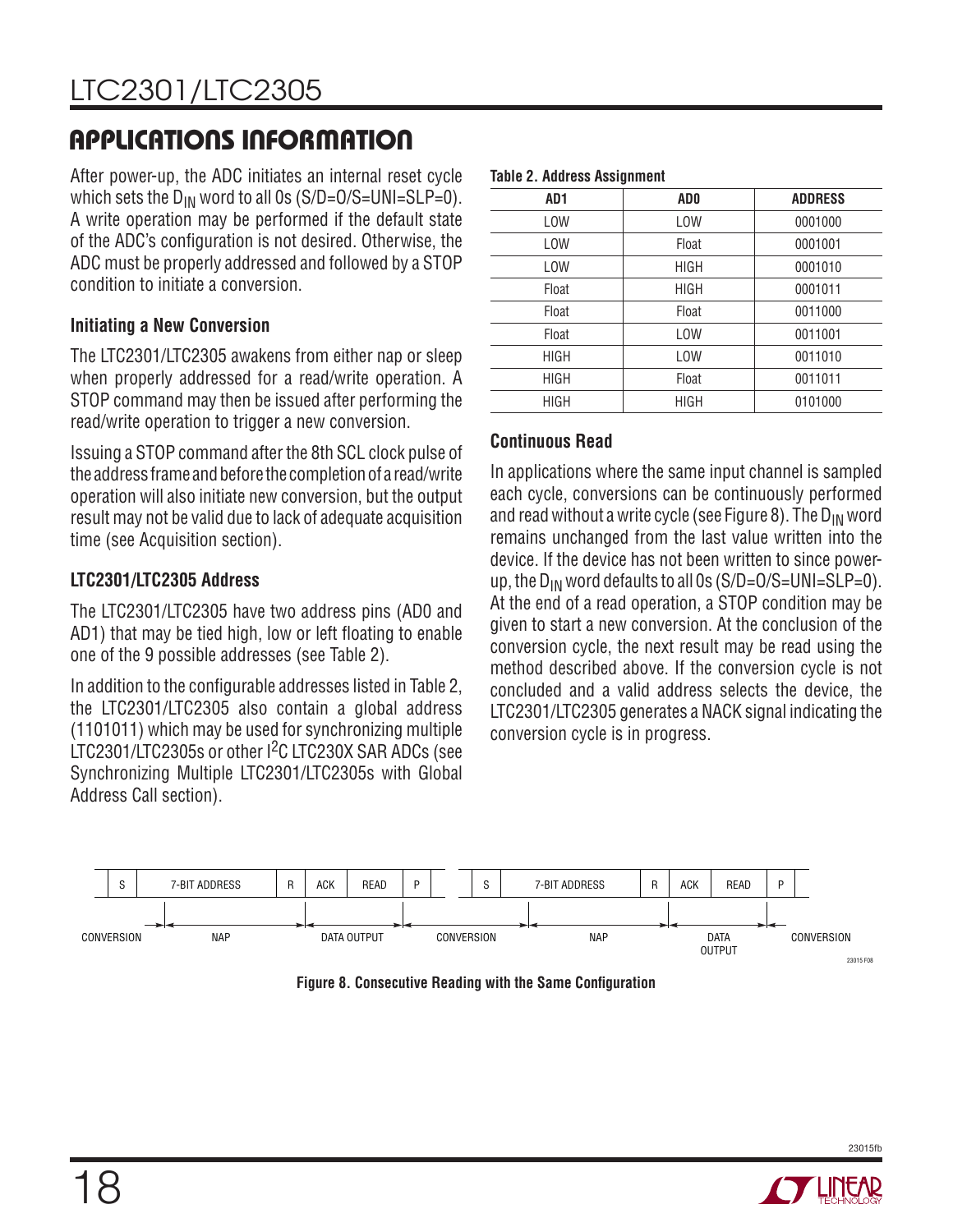#### **Continuous Read/Write**

Once the conversion cycle is complete, the LTC2301/ LTC2305 can be written to and then read from using the repeated START (Sr) command. Figure 9 shows a cycle which begins with a data write, a repeated START, followed by a read and concluded with a STOP command. After all 16 bits are read out, a conversion may be initiated by issuing a STOP command. The following conversion will be performed using the newly programmed data.

#### **Synchronizing Multiple LTC2301/LTC2305s with a Global Address Call**

In applications where several LTC2301/LTC2305s or other <sup>12</sup>C SAR ADCs from Linear Technology Corporation are used on the same  $1<sup>2</sup>C$  bus, all converters can be synchronized through the use of a global address call. Prior to issuing the global address call, all converters must have completed a conversion cycle. The master then issues a START, followed by the global address 1101011, and a write request. All converters will be selected and acknowledge the request. The master then sends a write byte (optional) followed by the STOP command. This will update the channel selection (optional) and simultaneously initiate a conversion for all ADCs on the bus (see Figure 10). In order to synchronize multiple converters without changing the channel, a STOP command may be issued after acknowledgement of the global write command. Global read commands are not allowed and the converters will NACK a global read request.

#### **Nap Mode**

The ADCs enter nap mode after a conversion is complete  $(t_{\text{CONV}})$  if the SLP bit is set to a logic 0. The supply current decreases to 225μA in nap mode between conversions, thereby reducing the average power dissipation as the sample rate decreases. For example, the LTC2301/LTC2305 draw an average of 300μA at a 1ksps sampling rate. The LTC2301/LTC2305 keep only the reference  $(V_{\text{RFF}})$  and reference buffer (REFCOMP) circuitry active when in nap mode.



**Figure 10. Synchronize Multiple LTC2301/LTC2305s with a Global Address Call**

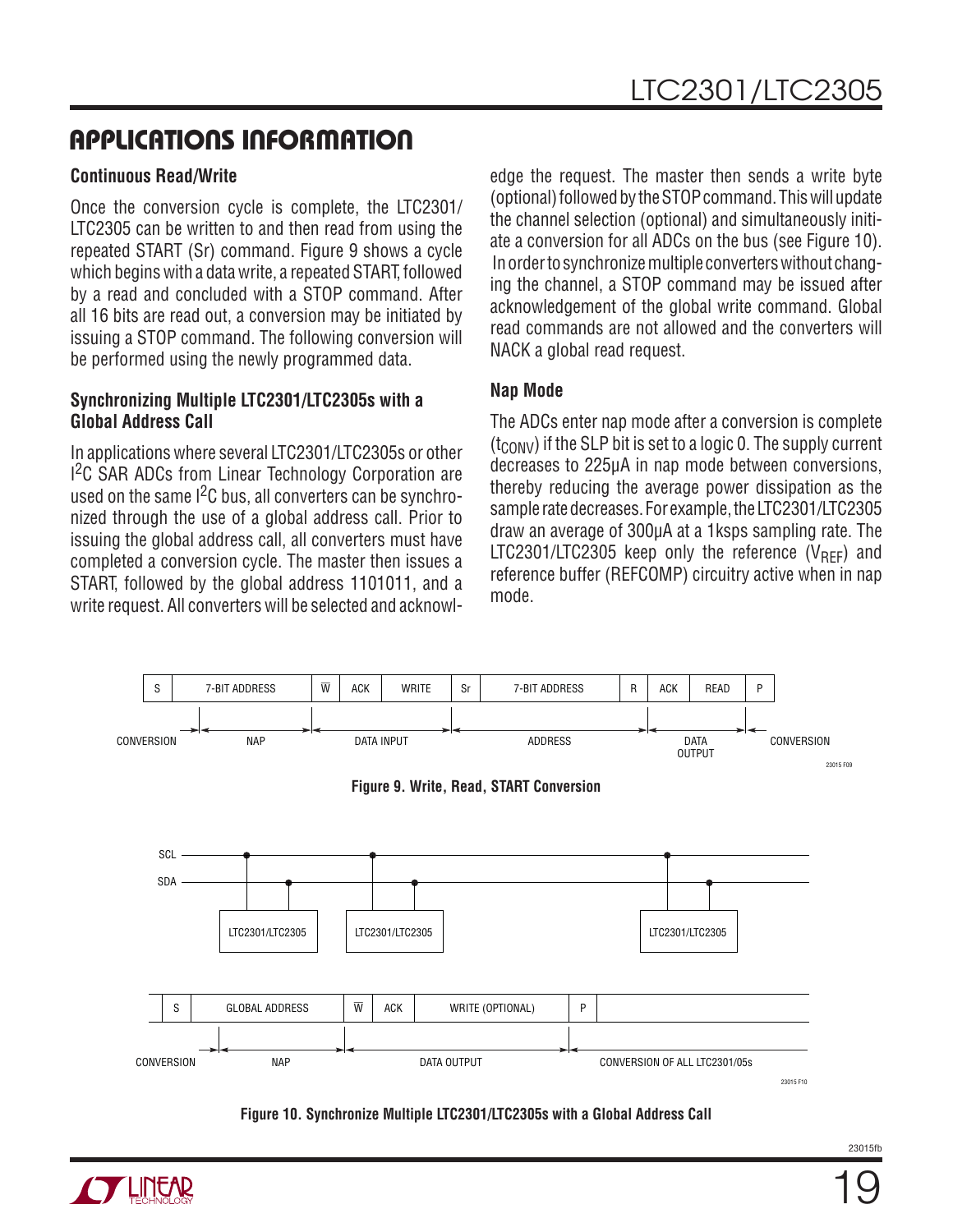#### **Sleep Mode**

The ADCs enter sleep mode after a conversion is complete  $(t_{\text{CONV}})$  if the SLP bit is set to a logic 1. The ADCs draw only 7μA in sleep mode, provided that none of the digital inputs are switching. When the LTC2301/LTC2305 are properly addressed, the ADCs are released from sleep mode and require 200ms ( $t_{RFFWAKE}$ ) to wake up and charge the respective 2.2μF and 10μF bypass capacitors on the V<sub>RFF</sub> and REFCOMP pins. A new conversion should not be initiated before this time, as shown in Figure 11.

**Acquisition**

The LTC2301/LTC2305 begin acquiring the input signal at different instances depending on whether a read or write operation is being performed. If a read operation is being

performed, acquisition of the input signal begins on the rising edge of the 9th clock pulse following the address frame, as shown in Figure 12a.

If a write operation is being performed, acquisition of the input signal begins on the falling edge of the sixth clock cycle after the  $D_{IN}$  word has been shifted in, as shown in Figure 12b. The LTC2301/LTC2305 will acquire the signal from the input channel that was most recently programmed by the  $D_{IN}$  word. A minimum of 240ns is required to acquire the input signal before initiating a new conversion.

#### **Board Layout and Bypassing**

To obtain the best performance, a printed circuit board with a solid ground plane is required. Layout for the printed board should ensure digital and analog signal lines are



**Figure 11. Exiting Sleep Mode and Starting a New Conversion**



**Figure 12a. Timing Diagram Showing Acquisition During a Read Operation**



**Figure 12b. Timing Diagram Showing Acquisition During a Write Operation**

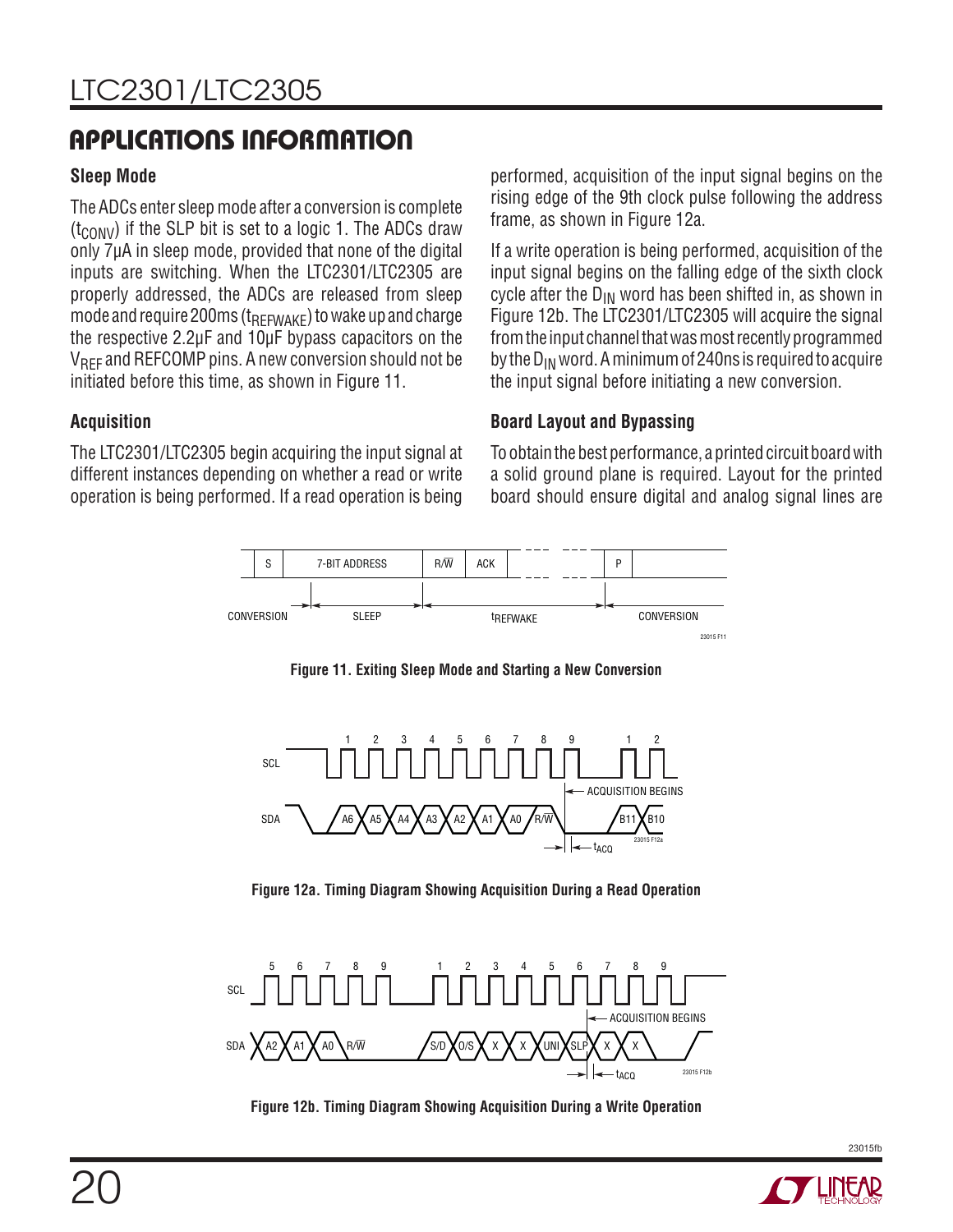separated as much as possible. Care should be taken not to run any digital signals alongside an analog signal. All analog inputs should be shielded by GND.  $V_{\text{REF}}$ , REFCOMP and  $V_{DD}$  should be bypassed to the ground plane as close to the pin as possible. Maintaining a low impedance path

011...111 OUTPUT CODE (TWO'S COMPLEMENT) OUTPUT CODE (TWO'S COMPLEMENT) 011...110 BIPOLAR ZERO 000...001 000...000 111...111 111...110  $FS = 4.096V$ 100...001  $1LSB = FS/2<sup>n</sup>$ 100...000  $1LSB = 1mV$  $-FS/2$   $-1$  0V 1  $FS/2 - 1LSB$ 1 0V –1

**Figure 13. Bipolar Transfer Characteristics (2's Complement) Figure 14. Unipolar Transfer Characteristics (Straight Binary)**

INPUT VOLTAGE (V)

LSB

23015 F13

LSB

for the common return of these bypass capacitors is essential to the low noise operation of the ADC. These traces should be as wide as possible. See Figures 15a–15e for a suggested layout.





**Figure 15a. Top Silkscreen**

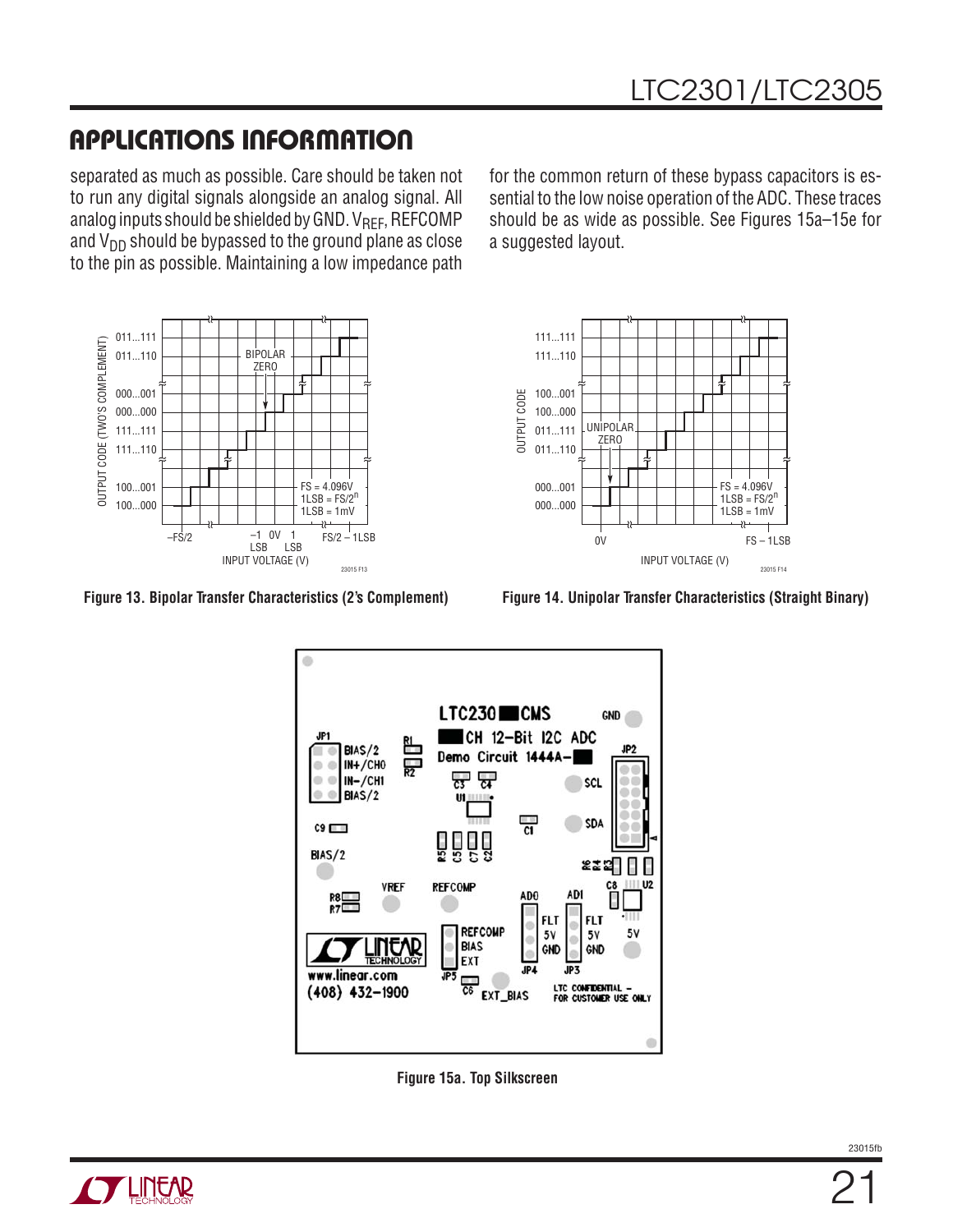# LTC2301/LTC2305

# **APPLICATIONS INFORMATION**



**Figure 15b. Topside**



**Figure 15c. Layer 2 Ground Plane**



**Figure 15d. Layer 3 Power Plane Figure 15e. Bottom Side**





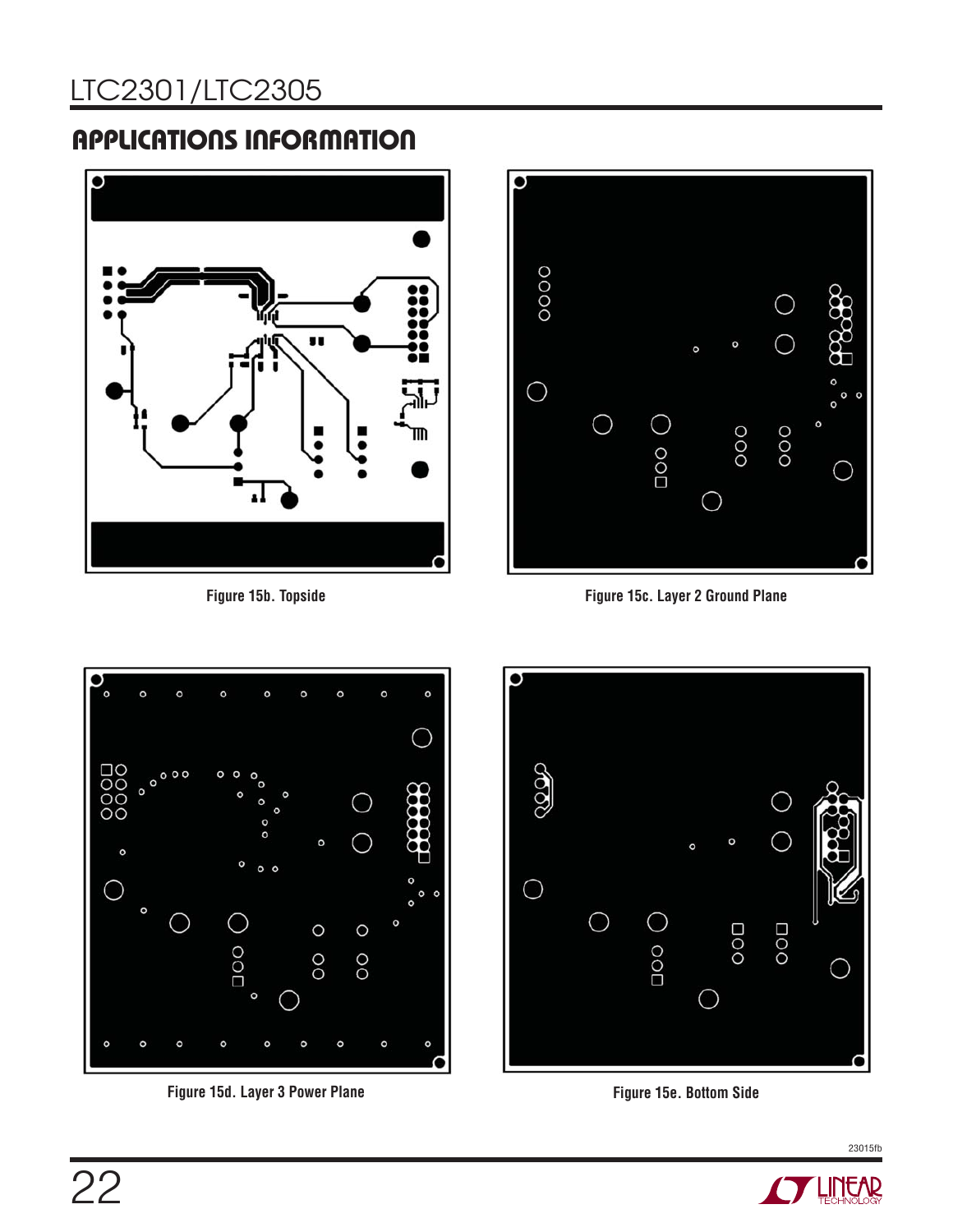### **PACKAGE DESCRIPTION**

**DE/UE Package 12-Lead Plastic DFN (4mm** × **3mm)** (Reference LTC DWG # 05-08-1695)



APPLY SOLDER MASK TO AREAS THAT ARE NOT SOLDERED



4. DIMENSIONS OF EXPOSED PAD ON BOTTOM OF PACKAGE DO NOT INCLUDE

MOLD FLASH. MOLD FLASH, IF PRESENT, SHALL NOT EXCEED 0.15mm ON ANY SIDE

- 5. EXPOSED PAD SHALL BE SOLDER PLATED
- 6. SHADED AREA IS ONLY A REFERENCE FOR PIN 1 LOCATION

ON THE TOP AND BOTTOM OF PACKAGE

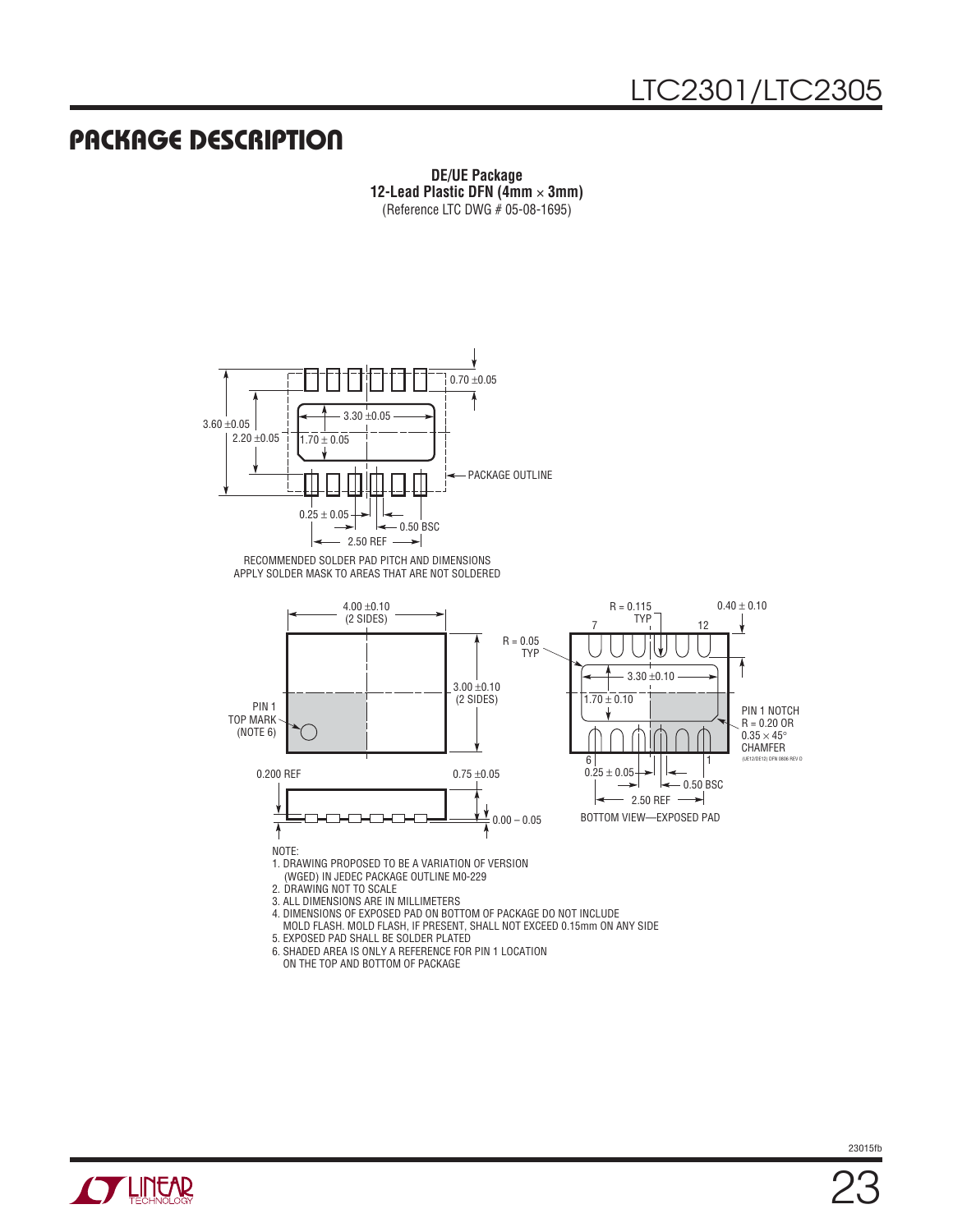# LTC2301/LTC2305

# **PACKAGE DESCRIPTION**



**MS Package 12-Lead Plastic MSOP** (Reference LTC DWG # 05-08-1668 Rev Ø)

MOLD FLASH, PROTRUSIONS OR GATE BURRS SHALL NOT EXCEED 0.152mm (.006") PER SIDE

4. DIMENSION DOES NOT INCLUDE INTERLEAD FLASH OR PROTRUSIONS.

INTERLEAD FLASH OR PROTRUSIONS SHALL NOT EXCEED 0.152mm (.006") PER SIDE

5. LEAD COPLANARITY (BOTTOM OF LEADS AFTER FORMING) SHALL BE 0.102mm (.004") MAX

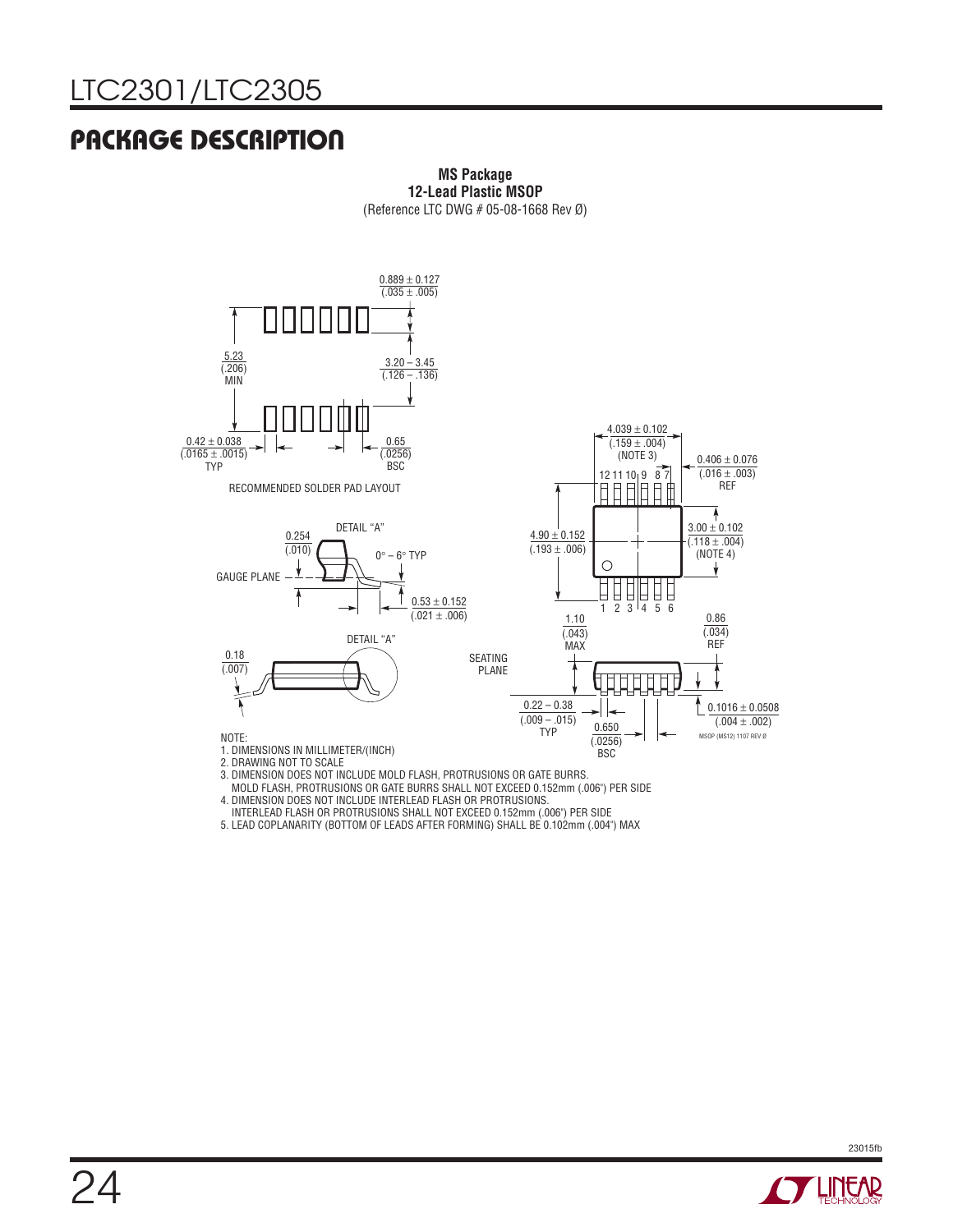### **REVISION HISTORY (Revision history begins at Rev B)**

| <b>REV</b> | <b>DATE</b> | <b>DESCRIPTION</b>                                                                                                | <b>PAGE NUMBER</b> |
|------------|-------------|-------------------------------------------------------------------------------------------------------------------|--------------------|
| B          | 8/10        | Revised Typical Performance Characteristics curves G03 and G12                                                    | 7, 8               |
|            |             | Revised $V_{REF}$ , REFCOMP and $V_{DD}$ descriptions in Pin Functions section                                    | 9, 10              |
|            |             | Revised Figure 4 in Applications Information section                                                              | 15                 |
|            |             | Revised Figures 5a, 5b and 5c, Internal Reference section and $12C$ Interface section in Applications Information | 15.16              |
|            |             | Changed "NAK" command to NACK                                                                                     | 16, 17             |



25